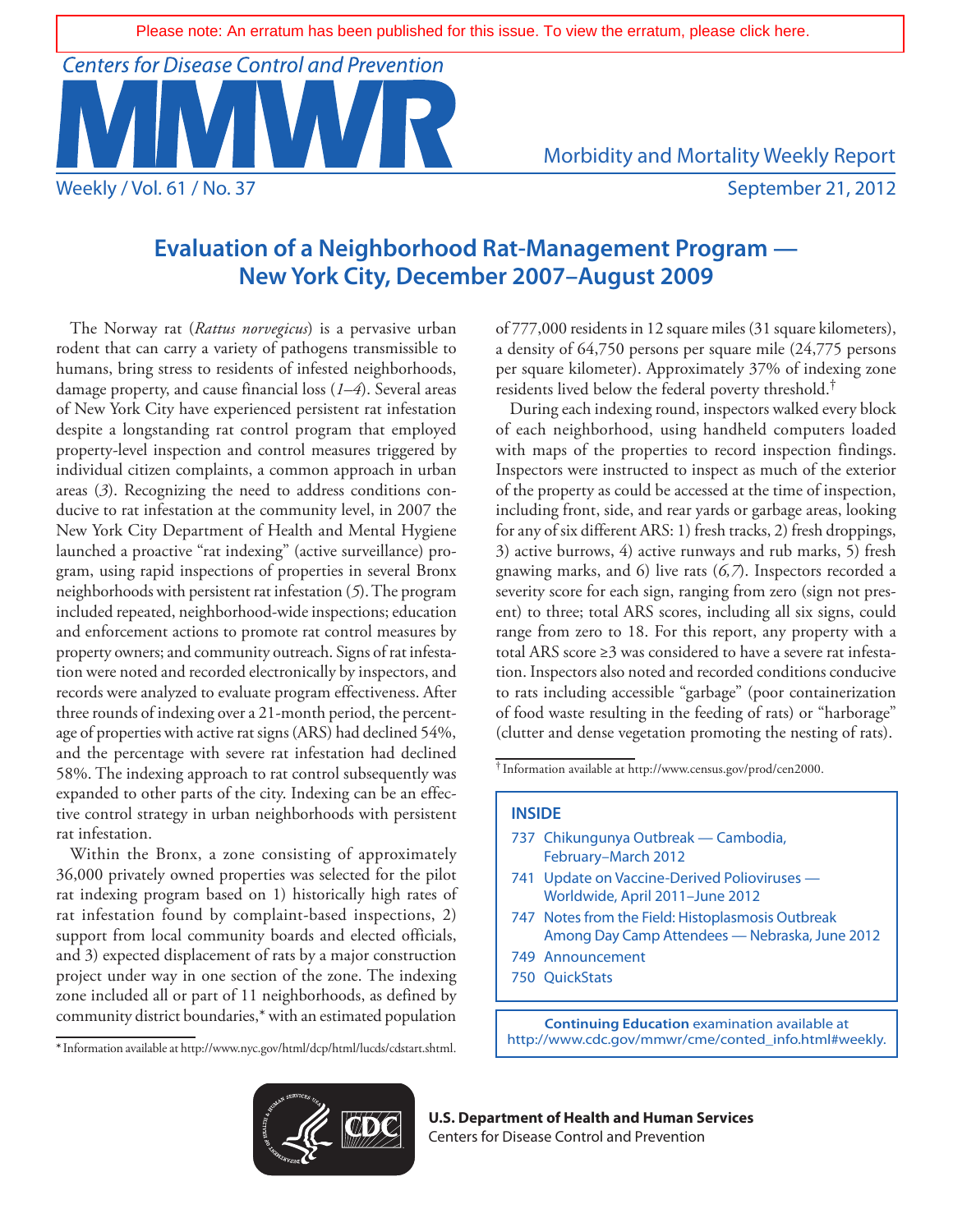#### What is already known on this topic?

The Norway rat is a pervasive urban pest that is known to carry disease and cause extensive property damage. Active surveillance for rats can help public health professionals assess levels of infestation and track the success of interventions over time.

## What is added by this report?

During December 2007–August 2009, New York City conducted three rounds of proactive indexing inspections for rat activity in an area of the Bronx. Results indicated that, among 29,996 properties, the percentage with active rat signs declined 54%, from 9.75% to 4.51%, and the percentage with severe rat infestation decreased 58%, from 0.48% to 0.20%.

## What are the implications for public health practice?

Active surveillance for rats, publication of findings, enforcement of abatement orders including charges and fines, and education and outreach to neighborhood groups and property owners all are key components of a health department's rodent control strategy. In addition, by inspecting entire neighborhoods for rat activity, rather than single properties alone, action can be timed to have an impact at the neighborhood level and avoid displacing rats from one property to another.

An official order to abate was mailed to the owner of every private property that failed inspection, along with detailed inspection findings, a rodent control educational guide,§ and advice tailored to the problems identified by the inspection.

§Available at http://www.nyc.gov/html/doh/downloads/pdf/pest/rodent\_control.pdf. ¶Available at http://www.nyc.gov/rats.

Property owners were allowed 5–10 business days to comply with the order, after which a compliance inspection was conducted. An Internet-based rat information portal<sup>9</sup> was launched in October 2008 to make rat indexing data publicly available for all properties and to promote collective responses to neighborhood-scale infestations. Agencies responsible for public properties were mailed a referral letter and expected to take action and report back in weekly rodent task force meetings. Results of both private and public property inspections were reported on the rat information portal.

When private owners failed to comply with the health department's order, inspectors issued a violation to the owner and deployed staff members licensed as pest control professionals to reinspect and, if needed, apply rodenticide bait. Certain properties with severe garbage or rat harborage conditions were cleaned by health department personnel. The costs of these services were charged to the property owner. Automated processes helped to ensure timely issuance of orders and fines, scheduling of inspections and reinspections, and tracking of progress.

Education and outreach were conducted throughout the Bronx. A coordinator met with local elected officials and community boards and built relationships with communitybased organizations. A local Bronx weatherizing (sealing and insulating) company was engaged to assist in rodent prevention outreach efforts and to launch a "Rodent Academy" for building owners, managers, and superintendents.

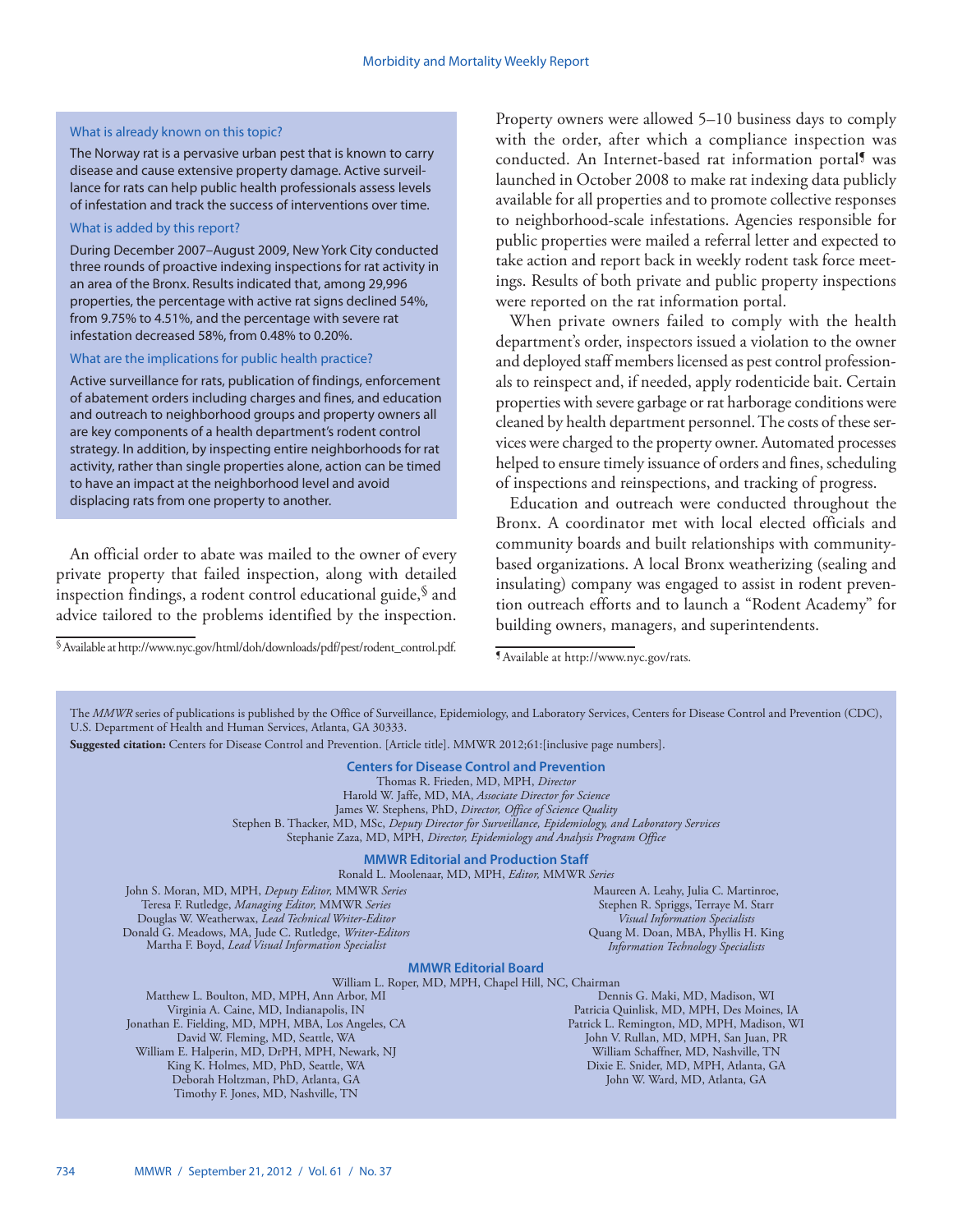From December 3, 2007, to August 21, 2009, three rounds of indexing were completed. In round 1, a total of 35,691 properties were indexed. Because indexing inspections were simpler and more efficient than the typical complaint-based inspections,\*\* the six inspectors were able to index an average of 88 properties per inspector per work day, compared with an average of 10 properties per inspector per work day for typical complaint-based inspections. Accuracy of the inspections was evaluated by performing the more thorough complaint-based inspection methods on 49 properties that were randomly selected from the 35,691 properties in the indexing zone. Fourteen of the 49 properties were found to have ARS after the more thorough inspection. Of those 14 properties, 12 (86%) had been correctly identified as having ARS by the indexing program; two properties that had passed the indexing inspection failed the complaint-based inspection.

Because of changes in the indexing zone and properties lost to follow-up, 5,695 (16%) of the properties inspected in round 1 (including 1.98% found to have ARS) were not reinspected in round 2 and round 3. The remaining 29,996 (84%) properties, including 2,926 (9.75%) with ARS in round 1, comprised the study cohort for this report (Table). In round 2, the number of properties with ARS declined to 1,748 (5.83%), and in round 3, the number declined to 1,354 (4.51%). From round 1 to round 3, the number of properties with ARS declined by 1,572 or 54% (p<0.001). The percentage of properties with severe infestation (total severity score ≥3) declined 58%, from 0.48% in round 1 to 0.20% in round 3 (p<0.001).

Among the 2,926 properties with ARS in round 1, a total of 371 did not receive a compliance inspection because of various factors.<sup>††</sup> Of the remaining 2,555 properties, a total of  $1,153$ (45%) failed their immediate compliance inspection. Of these, 361 (31%) still had ARS in round 2. In contrast, among the 1,402 (55%) properties with ARS in round 1 that passed their compliance inspection, only 224 (16%) still had ARS during round 2 indexing  $(p<0.001)$ .

## **Reported by**

*Caroline Bragdon, MPH, Daniel Kass, MSPH, Thomas Matte, MD, Mario Merlino, MS, Sancia Bonaparte, MPH, Sarah Johnson, MS, Robert Corrigan, PhD, Div of Environmental Health, New York City Dept of Health and Mental Hygiene, New York, New York. Corresponding contributor: Caroline Bragdon, cbragdon@health.nyc.gov, 212-788-9636.* 

**TABLE. Properties with active rat signs (ARS)\* and severe infestations,† by neighborhood-wide indexing round — Bronx, New York, December 3, 2007–August 21, 2009**

| Indexing |                                  | <b>Active rat</b><br>signs | Severe<br>infestations |  |
|----------|----------------------------------|----------------------------|------------------------|--|
| round    | Period                           | $\frac{0}{0}$              | $\%$                   |  |
| Round 1  | December 3, 2007-June 23, 2008   | 9.75                       | 0.48                   |  |
| Round 2  | July 14, 2008-December 30, 2008  | 5.83                       | 0.27                   |  |
| Round 3  | January 20, 2009-August 21, 2009 | 4.51                       | 0.20                   |  |

\* Inspectors looked for any of six signs: 1) fresh tracks, 2) fresh droppings, 3) active burrows, 4) active runways and rub marks, 5) fresh gnawing marks, and 6) live rats. † Inspectors recorded a severity score for each ARS ranging from zero (sign not present) to three; total ARS scores ranged from zero to 18. Any property with a total ARS score ≥3 was considered to have a severe infestation.

## **Editorial Note**

This report describes how New York City found that rounds of inspections conducted in neighborhoods, combined with prompt communication with owners, publication of findings, and fines for noncompliance, reduced the prevalence and severity of rat infestations in a large area with a history of severe rat problems. Urban rat control programs should include a comprehensive survey assessing ARS and environmental conditions conducive to rats and conduct inspections by neighborhood rather than by individual property alone (*3,5–10*). Directly comparable data on properties with ARS were not collected from other New York City neighborhoods during the same period as the Bronx intervention. However, compared with the rat indexing data in the Bronx, much lower percentage declines in the number of rat sighting complaints under the complaint-based system were observed from 2007 to 2009 in Brooklyn (16%) and Queens (10%). Given the results from rat indexing in the Bronx, New York City has expanded the program to include all of Manhattan and limited neighborhoods in Queens and Brooklyn, in addition to the Bronx.

Previous large-scale rat control initiatives were conducted in the 1990s in Baltimore, Maryland, and Boston, Massachusetts. Baltimore found that a decrease in the prevalence of rat infestation could be achieved, but the results were largely attributable to a government-subsidized baiting program (*8*). Boston tracked sanitation deficiencies and signs of rodent activity on properties within the area of the "Big Dig" highway construction corridor and in surrounding neighborhoods in periodic surveys and achieved an 87% reduction in referrals for rat activity and sanitation violations. Boston's program also included extensive baiting services in and around the construction area and sewer lines (*3,9*).

New York City's rat indexing program is similar to the rat control programs in Baltimore and Boston in that a neighborhood-wide survey was used to assess a baseline prevalence of infestation (round 1) before the intervention. The New York City program differed from those of the other two cities in

<sup>\*\*</sup> During indexing, inspectors looked for the same six ARS as during complaintbased inspections. However, indexing inspectors spent less time because they did not inspect the interior of buildings or individual units inside a multifamily building.

<sup>††</sup> Including the following: not eligible because city-owned, no owner found, no access to the property, dangerous conditions, and employee error.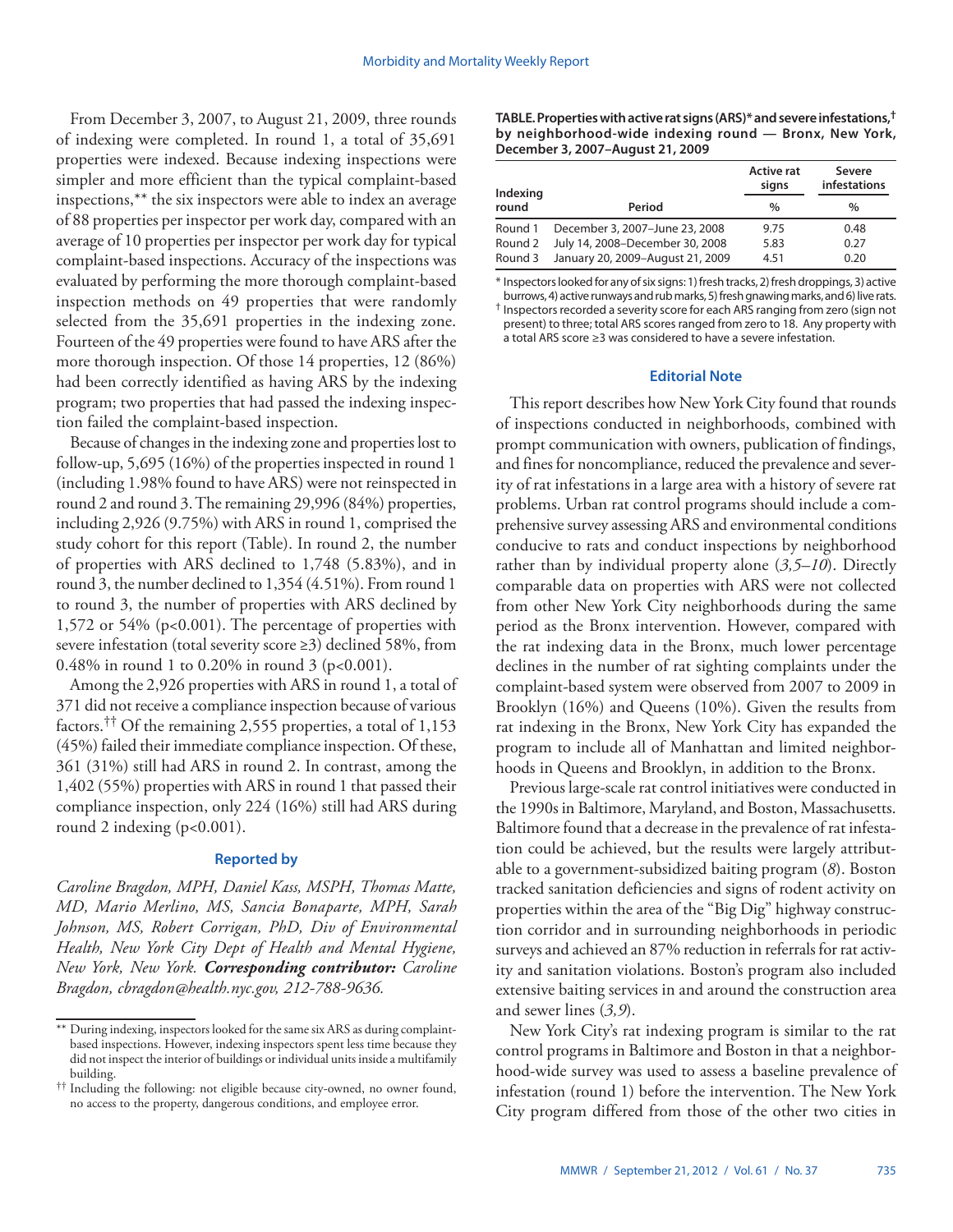its focus on rapid indexing inspections and the expectation that property owners would respond to rat infestations rather than rely mainly on extensive baiting by the city government.

The findings in this report are subject to at least two limitations. First, although owners of properties with ARS were advised to inspect, clean, remove garbage and harborage, and hire a licensed pest professional, the specific remediation actions of property owners were not recorded. Second, the rat indexing program did not include assessment or treatment of rat populations in sewers, subways, or other subsurface infrastructures. Some properties might have passed inspection while harboring subsurface rats that would later emerge to forage in the indexing zone. In such cases, the reduction in ARS might have been temporary, and neighborhoods might have continued to experience infestations even if rat activity had been abated at the surrounding properties (*3,9*).

All municipal rat control programs recognize the importance of outreach and education to neighborhoods (*3,5,8,9*), but the actual impact of the New York City outreach on rat remediation is unknown. Outreach has the potential to increase knowledge of best practices in rat management, increase confidence in the community in the potential to control rats, and promote simultaneous actions that increase the likelihood of sustainable community success. Rat management at both the property and neighborhood level is best achieved through removal of food sources and harborage conditions, combined with the judicious use of rodenticides applied by trained pest professionals.

#### **Acknowledgments**

Jany Dotel, Ratha Ry, Angela Lee, Vicky Jean-Francois, Carlos Pesantes, Dave Peters, Eric Han, Juan Nieves, Edwin Arroyo, Leroy Knight, MS, Joseph Franklin, Michael Mills, Mary Freeman, John Johnston, MUP, Ricky Simeone, MS, Grant Pezeshki, MA, Oleg Gutkin, MA, Pest Control Services, New York City Department of Health and Mental Hygiene.

- 1. Battersby S, Hirschorn RB, Amman BR. Commensal rodents. In: Bonnefoy X, Kampen H, Sweeney K, eds. Public health significance of urban pests. Geneva, Switzerland: World Health Organization; 2008: 387–419.
- 2. Meerburg B, Singleton G, Kijlstra A. Rodent-borne diseases and their risks for public health. Crit Rev Microbiol 2009;221–70.
- 3. Colvin BA, Jackson W. Urban rodent control programs for the 21st century. Canberra, Australia: Australian Centre for International Agricultural Research; 1999:243–57.
- 4. CDC. Diseases from rodents. Atlanta, GA: US Department of Health and Human Services, CDC; 2010. Available at http://www.cdc.gov/ rodents. Accessed September 17, 2012.
- 5. Corrigan R. A profile of the Norway rat, *Rattus norvegicus*. In: New York City: its impact on city operations and the need for collaborative interagency rat management programs. Timm RM, O'Brien JM, eds. Proceedings of the 22nd Vertebrate Pest Conference. Davis, California: University of California, Davis; 2006:131–41.
- 6. CDC. Integrated pest management: conducting urban rodent surveys. Atlanta, GA: US Department of Health and Human Services, CDC; 2006. Available at http://www.cdc.gov/nceh/ehs/docs/ipm\_manual.pdf. Accessed September 17, 2012.
- 7. Davis H, Casta A, Schatz G. Urban rat surveys. Atlanta, GA: US Department of Health, Education, and Welfare, CDC; 1974. Available at http://stacks.cdc.gov/view/cdc/7663. Accessed September 17, 2012.
- 8. Lambropoulos AS, Fine JB, Perbeck A, et al. Rodent control in urban areas—an interdisciplinary approach. Environ Health 1999:12–7.
- 9. Colvin BA, McCartney WG, Ashton AD, Jackson WB. Planning rodent control for Boston's central artery/tunnel project. Davis LR, Marsh RE, eds. Proceedings of the 14th Vertebrate Pest Conference. Davis, California: University of California, Davis; 1990:65–9.
- 10. Drummond DC. Developing and monitoring urban rodent control programmes. Acta Zool Fennica 1985;173:145–8.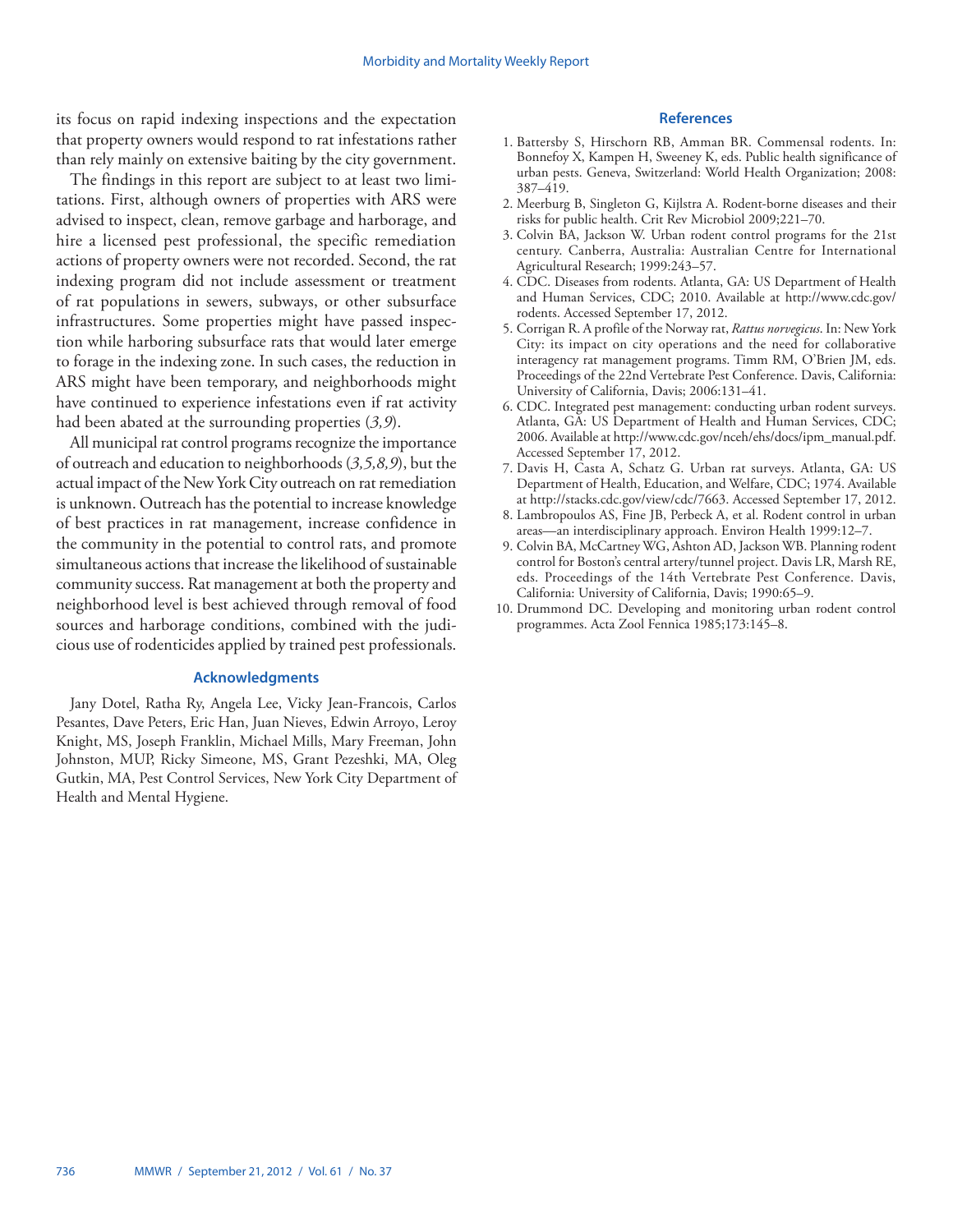## **Chikungunya Outbreak — Cambodia, February–March 2012**

<span id="page-4-0"></span>Chikungunya virus (CHIKV) is an alphavirus transmitted to humans through the bite of infected *Aedes* mosquitoes (*1*). CHIKV causes fever and usually is not fatal, but can cause debilitating joint pains or, in rare instances, severe illness. The East/Central/South African strain of chikungunya has been emerging in Asia since 2006, first in the Indian subcontinent, then Thailand. This report describes the characteristics of a local outbreak linked with chikungunya reemergence in a rural Asian setting. Sporadic cases of chikungunya were identified in Cambodia in 2011 (*2*). Antibodies to CHIKV have been detected in serum collected in Cambodia in 2007, but the strain could not be identified for those cases (U.S. Naval Medical Research Unit 2, unpublished data, 2012). On March 7, 2012, several cases of rash with fever were reported among village residents of Trapeang Roka in Kampong Speu Province, Cambodia. Subsequent field investigation revealed that four of six blood samples from affected persons were positive for CHIKV by polymerase chain reaction (PCR) at U.S. Naval Medical Research Unit 2 in Phnom Penh. Investigators from the Cambodian Communicable Disease Control Department, National Malaria Center, Institut Pasteur du Cambodge (IPC), local health centers, and village authorities conducted a seroprevalence study of village residents on March 26 to gather information for response planning and control efforts. The outbreak affected families throughout the village, and 44.7% of the population tested had evidence of infection by CHIKV, which affected all age groups. Public health agencies and policymakers in affected and nearby unaffected areas of Asia and elsewhere should be alert to the potential spread and reemergence of CHIKV.

Trapeang Roka has a population of approximately 695 persons in 134 houses; most adults are farmers or factory workers. For the survey, the village was divided into six sectors created by the roads crossing through it. One team of investigators was assigned to each sector, and a central blood-sampling station was established. Teams worked outward from the center of the village, going from house-to-house. In each house, all occupants present were interviewed. Those who were in the field or factory rather than at home were interviewed when they returned to the village in the evening. Informed consent was obtained in the Khmer language from all adult residents and parents or guardians of children; none refused to participate. A standardized questionnaire was used to gather information on demographics and recent (since the February 14–15 rains) or current self-reported symptoms including joint pains, fever >38°C (axillary or subjective), and rash. A clinical case was defined as one or more of these symptoms in a person from this

village with onset after February 14 through March 26, 2012. Blood specimens were obtained for serologic testing; dried blood spots were collected from all persons surveyed and venous samples were collected from febrile patients. Confirmed cases had a positive laboratory test.

At IPC's Virology Unit, immunoglobulin M (IgM) antibody capture enzyme-linked immunosorbent assay (MAC-ELISA) testing was performed to detect anti-CHIKV IgM (*3*). Serologic testing also was performed by MAC-ELISA for recent infection by dengue (DENV) and Japanese encephalitis B (JEV) viruses (*4*). Positive serology for DENV and JEV pointed to recent flavivirus infection, which might present similar symptoms. Patients who were febrile at investigation also were tested by real-time reverse transcriptase PCR for CHIKV and also DENV and JEV. The 91 persons with recent or current symptoms who were negative for CHIKV IgM were screened for malaria by PCR.

The survey included 98 (73.1%) households distributed throughout the village. The team interviewed 425 persons  $(61.1\%$  of village population; male: female ratio = 0.82); mean age was 26.4 years (range: 1 month–87 years; interquartile range: 10–39 years). Among the 425 persons interviewed were 96 (22.6%) farmers, 89 (20.9%) students, 91 (21.4%) factory workers, and 73 (17.2%) persons who stayed at home; the remaining 76 persons were preschool-aged children, construction workers, vendors, or pig farmers.

Of the 425 persons interviewed, 312 (73.4%) reported that they had at least one of the three defining symptoms since the rains of February 14–15, 2012 (Table). Among those 312 persons, 173 (55.4%) took leave from school or work. One death during that period was identified retrospectively in a woman aged 33 years with no known underlying disease. The woman had fever and intense joint pain, developed neurologic signs, and died within 2 hours of hospital admission. No samples were available for testing. Her two children were symptomatic, CHIKV IgM-positive, and seronegative for dengue and JEV.

MAC-ELISA tests identified CHIKV IgM in 188 (44.2%) of the 425 persons. Of the six febrile persons, venous blood samples could be analyzed from four: two had positive PCR results for CHIKV, bringing the total that were laboratory confirmed to 190 (44.7%) CHIKV-positives (Table). One person with fever and joint pains was positive for DENV-4. PCR results found traces of *Plasmodium* spp. nucleic acid indicative of incubating or recent malaria in one afebrile person. Of the 190 CHIKV-positive persons identified, 10 (5.3%) reported having none of the three defining symptoms.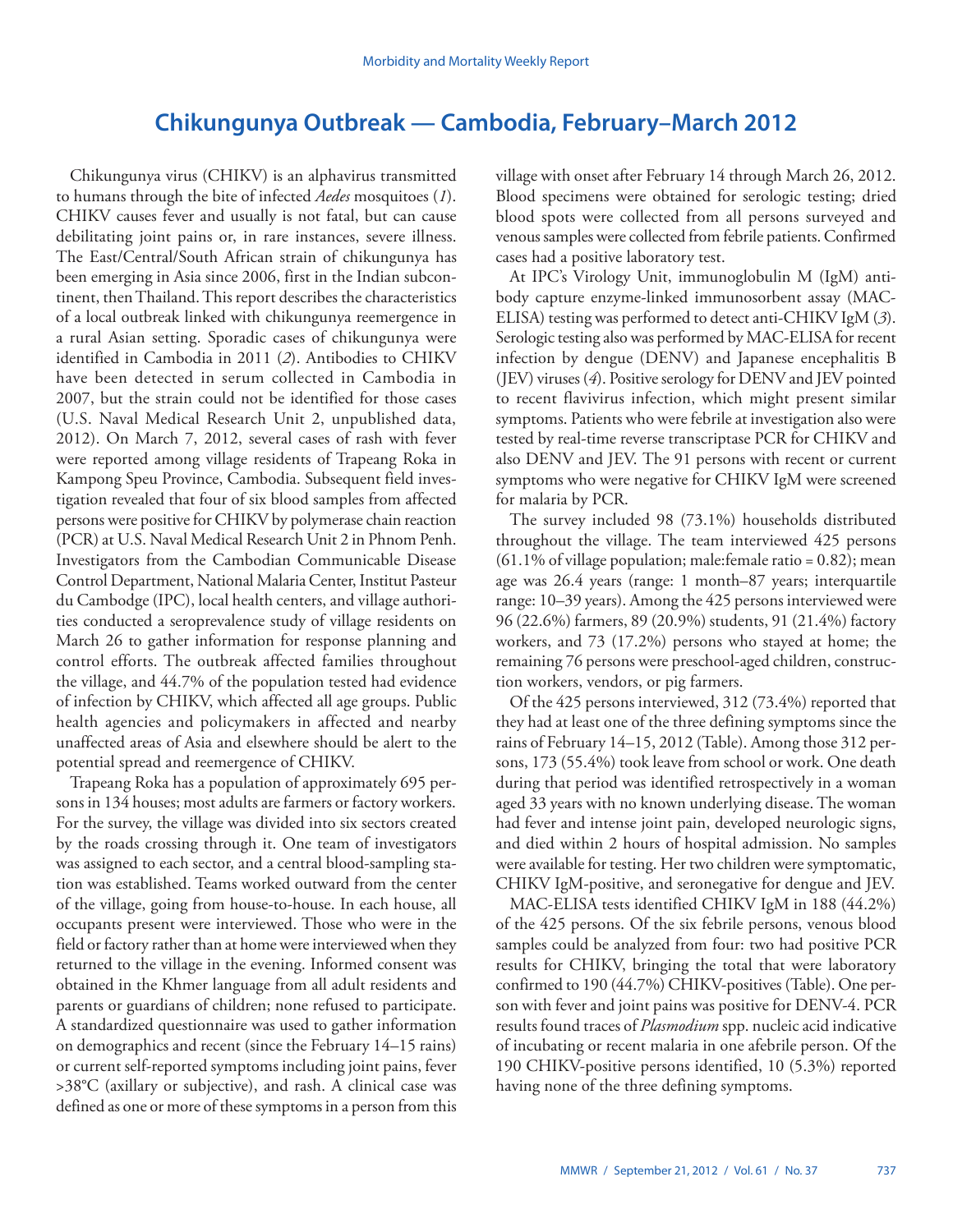|                                               |            | <b>CHIKV-positive residents</b><br>$(n = 190)$ |           | <b>CHIKV-negative residents</b><br>$(n = 235)$ |            | <b>Total</b><br>$(N = 425)$ | Relative risk* |                                |
|-----------------------------------------------|------------|------------------------------------------------|-----------|------------------------------------------------|------------|-----------------------------|----------------|--------------------------------|
| Symptoms                                      | No.        | (%)                                            | No.       | (%)                                            | No.        | (%)                         | <b>RR</b>      | 95% CI                         |
| Fever                                         | 163        | (85.8)                                         | 97        | (41.3)                                         | 260        | (61.2)                      | 2.1            | $(1.8 - 2.4)$                  |
| Skin rash                                     | 139        | (73.2)                                         | 52        | (22.1)                                         | 191        | (44.9)                      | 3.3            | $(2.6 - 4.3)$                  |
| Joint pain                                    | 159        | (83.7)                                         | 100       | (42.5)                                         | 259        | (60.9)                      | 2.0            | $(1.7 - 2.3)$                  |
| Any two of the symptoms<br>All three symptoms | 178<br>126 | (93.7)<br>(66.3)                               | 134<br>37 | (57.0)<br>(15.7)                               | 312<br>163 | (73.4)<br>(38.3)            | 1.6<br>4.2     | $(1.5 - 1.9)$<br>$(3.1 - 5.8)$ |

**TABLE. Chikungunya virus (CHIKV) serologic or polymerase chain reaction status and self-reported symptoms, recent or current, since February 14, 2012 — Trapeang Roka, Cambodia, March 2012**

Abbreviations: RR = relative risk; CI = confidence interval.

\* Relative risk for self-reported symptom in CHIKV-positive residents and signs in CHIKV-negative residents.

The onset of the epidemic was protracted. Among 140 persons with self-reported fever who recalled an onset date and who had positive results for CHIKV (IgM or PCR), most reported onset occurring approximately 3–5 weeks after a 2-day period of rain (Figure 1). The epidemic curve suggested that the CHIKV outbreak began 3 weeks after the rains, lasted about 3 weeks, and was on the verge of ending when this serosurvey was conducted on March 26, 2012.

Laboratory results were analyzed by age group (Figure 2). The analysis revealed a 40% IgM seroprevalence among persons aged ≤5 years; for persons aged 6–45 years, IgM seroprevalence was approximately 50%, declining sharply for each age group after that. Circulation of at least two other viruses was identified, including 11 cases of DENV, seven cases of JEV, and 15 cases of undistinguishable flaviviruses (among these, 10, four, and eight cases, respectively, occurred among CHIKV-positive cases).

During a small-scale entomologic assessment conducted during March 29–30, 2012, 123 mosquitoes were collected in Trapeang Roka and 651 mosquitoes were collected from a wider area, including two nearby villages that also reported cases, based on syndromic data. *Aedes aegypti* comprised 41.4% and

### What is already known on this topic?

The East/Central/South African strain of chikungunya has been emerging in Asia since 2006, first in the Indian Subcontinent, then Thailand. Little is known of the transmission dynamics of this chikungunya reemergence in Asia.

## What is added by this report?

This report describes the epidemiology of a chikungunya outbreak in a Cambodian village. The outbreak occurred 3 weeks after rains and lasted 3 weeks. The outbreak affected the entire village and all age groups; 44.7% of the population tested had evidence of infection by chikungunya virus (CHIKV). The investigation found an end-of-outbreak clinical attack rate of 73.4%, and a 5.3% proportion of asymptomatic infections.

## What are the implications for public health practice?

Awareness of the location and extent of CHIKV infection can help guide health planning efforts and prioritization of resources for control, both in Cambodia and nearby, currently unaffected countries such as Laos or Vietnam.

53% of mosquitoes collected in the two areas, respectively, and *Culex* species comprised 21.1% and 13.8%, respectively; the rest were *Anopheles* species, and no *Aedes albopictus* were identified.

## **Reported by**

*Sowath Ly, PhD, Sopheak Sorn, MA, Arnaud Tarantola, MD, Epidemiology and Public Health Unit; Lydie Canier, MSc, Molecular Epidemiology and Malariology Unit; Philippe Buchy, PhD, Veasna Duong, PhD, Virology Unit, Institut Pasteur du Cambodge, Phnom Penh, Cambodia. Ilin Chuang, MD, Steven Newell, PhD, U.S. Naval Medical Research Unit 2, Phnom Penh, Cambodia. Sovann Ly, MD, Touch Sok, MD, Vandy Som, MD, Communicable Disease Control Dept; Meng Chuor Char, MD, Chantha Ngan, MD, National Center for Malaria Control, Parasitology and Entomology, Ministry of Health of Cambodia. Leakhann Som, MD, Kampong Speu Provincial Health Dept, Kampong Speu, Cambodia. Maria Concepcion Roces, MD, World Health Organization, Phnom Penh, Cambodia. Corresponding contributor: Arnaud Tarantola, atarantola@pasteur-kh.org, +855 (0) 23 426 009, ext. 206.*

## **Editorial Note**

The serosurvey in Trapeang Roka on March 26, 2012, documented a CHIKV outbreak in a medium-size rural Cambodian community of 695 residents. It is the first CHIKV serosurvey in Cambodia since the initial isolation of CHIKV in 1961, and the first known serosurvey conducted during a chikungunya outbreak in Southeast Asia. The experience of at least one symptom since the rains was reported by 73.4% of interviewees. CHIKV prevalence was 44.7%, and the prevalence of asymptomatic CHIKV infection was 5.3%. A temporal association was noted between an unusually large rainfall on February 13–14 and the subsequent outbreak of cases of CHIKV beginning 3 weeks later and lasting for 3 weeks.

Most persons who were CHIKV-positive cases had clinical signs and symptoms consistent with chikungunya. The level of seroprevalence in this outbreak is consistent with levels from CHIKV serosurveys conducted during outbreaks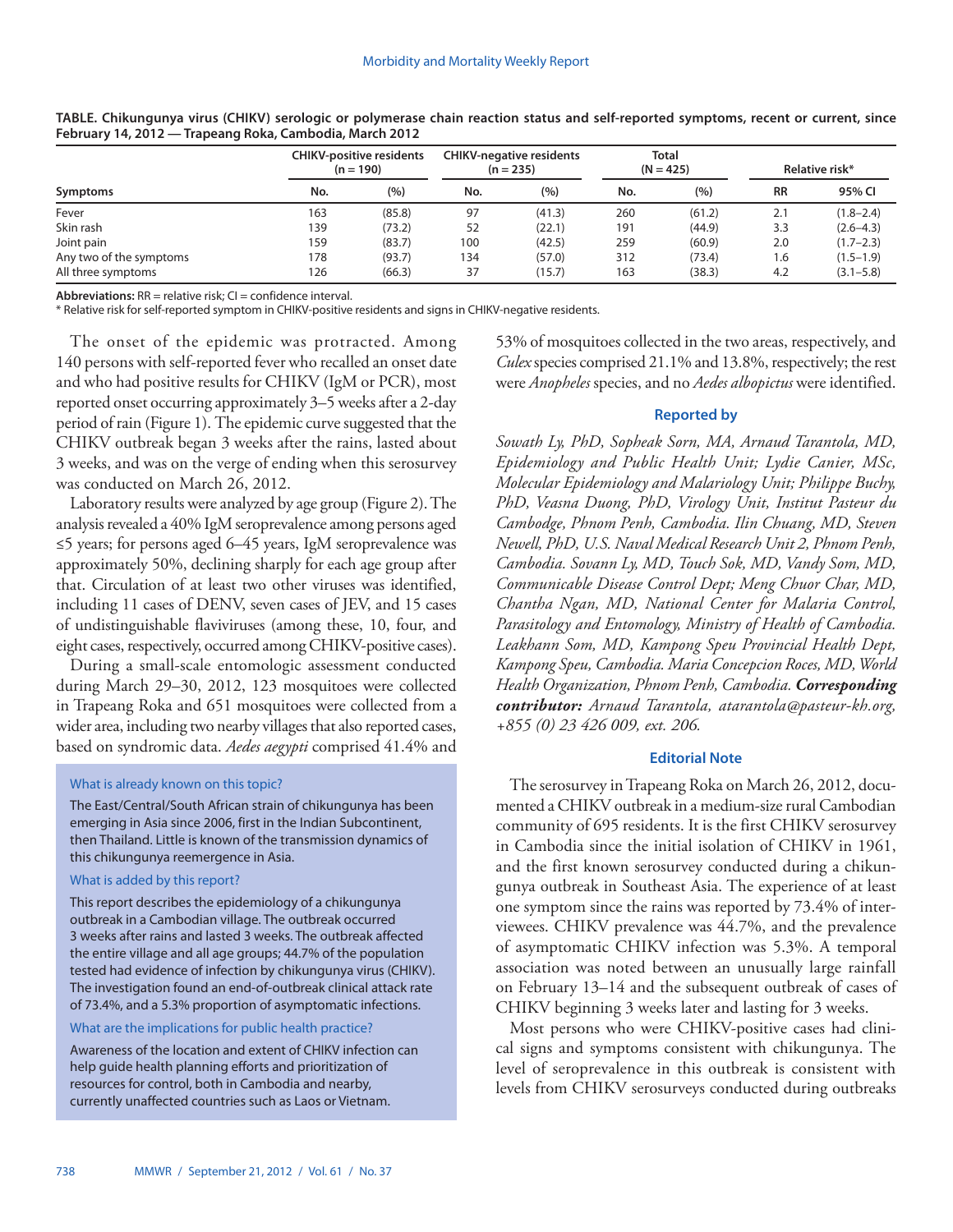#### Morbidity and Mortality Weekly Report

**FIGURE 1. Onset of fever among village residents who recalled an onset date and had laboratory confirmed cases of chikungunya virus (CHIKV) infection\* — Trapeang Roka, Cambodia, February and March 2012**



\* Among these 140 persons with self-reported fever who recalled an onset date and who had positive laboratory results for CHIKV, most reported onset occurring approximately 3–5 weeks after a 2-day period of rain.

on Reunion Island (35%) (*5,6*) and Mayotte (38%–45%) (*7*), but lower than that of Lamu Island, Kenya (75%) (*8*). Seroprevalence was lower in persons aged ≥45 years. This might be the result of immunity acquired when the CHIKV Asian strain circulated in Cambodia in the 1960s. The only other published CHIKV serologic study from the Mekong region was conducted in the Bangkok area in 1998–1999 (*9*), before the emergence of the East/Central/South African genotype. In that study, the prevalence in mothers (using cord blood) was 31.6% and 45% in women aged >35 years. This new genotype, which emerged in Africa in 2004 and is emerging in Cambodia, is well known to have an E226V mutation that is more efficiently transmitted by *Ae. albopictus.*

The findings in this report are subject to at least four limitations. First, cocirculating arboviruses (i.e., dengue and JEV) share the same vector and cause similar symptoms. Some [symptoms might have been caused by dengue or JEV infection.](http://www.cdc.gov/mmwr/PDF/wk/mm6141.pdf)  Some of the clinical cases, therefore, could have been caused by undetected viruses other than CHIKV, and this could explain why clinical cases outnumbered laboratory-confirmed cases. Second, CHIKV IgM seroprevalence might have been underestimated because of suboptimal sensitivity of tests performed on dried blood spots. Third, IgM screening might miss infection still in the incubation period. Finally, the presence of a large team of medical investigators in a rural village might have stimulated over-reporting of symptoms. These also might account for the difference between the clinical attack rate and CHIKV IgM-positive prevalence (approximately 30%).

CHIKV affects all age groups. While conducting the survey, investigators also provided education to help control the **FIGURE 2. Prevalence of chikungunya immunoglobulin M (IgM) or polymerase chain reaction (PCR) positivity, by age group — Trapeang Roka, Cambodia, March 2012**



outbreak, which had nearly ended. The main vector identified in the historic Reunion Island outbreak was *Ae. albopictus*, the Asian tiger mosquito, but none were found in the current study area. The fact that *Ae. aegypti* were found, but not *Ae. albopictus*, is important for researchers working on biomolecular aspects of transmission of the new variant chikungunya. Awareness of the location and extent of chikungunya virus infection can help guide health planning efforts and prioritization of resources for control, both in Cambodia and nearby, currently unaffected countries such as Laos or Vietnam.

## **Acknowledgments**

Khon Khiev, Touch Kuy, Sophath Sang, Trapeang Roka, Cambodia. Tai Chak, Chantha Heng, Chantry Houng, Tithary Kong, Van Nuth, Rotha Pen, Ministry of Health of Cambodia; Ny Che, Sovann Chhoy, Bunthol Net; Sothoun Sang, Kong Pisey Health Center; Suosdey Din, Phalmony Has, World Health Organization/ Applied Epidemiology Training; Lydie Canier, Siam Chan, Malen Chan, Ann Conan, Vicheth Duong, Sophie Goyet, Sopheap Hem, Saraden In, Vanney Keo, Nimol Khim, Raya Khom, Chanthy Leng, Olivier Marcy, Didier Menard, Kunthy Nguon, Sivuth Ong, Yaty Pho, Manil Saman, Kim Onn Sok, Naysim Te, Saravoin Touch, Bunthin Y, Institut Pasteur du Cambodge (IPC); Kimsan Souv, IPC/ National Center for Parasitology, Entomology and Malaria Control; Hout Bora, Kurusarttra Somwang, Heang Vireak, Naval Medical Research Unit 2, Phnom Penh, Cambodia.

- 1. Jupp PG, McIntosh BM. Chikungunya virus disease. In: Monath TP, ed. Arbovirus: epidemiology and ecology. Boca Raton, FL: CRC Press; 1988:137–57.
- 2. Duong V, Andries A-C, Ngan C, et al. First detection of Central/East African genotype of chikungunya virus in Cambodia. Emerg Infect Dis. In press.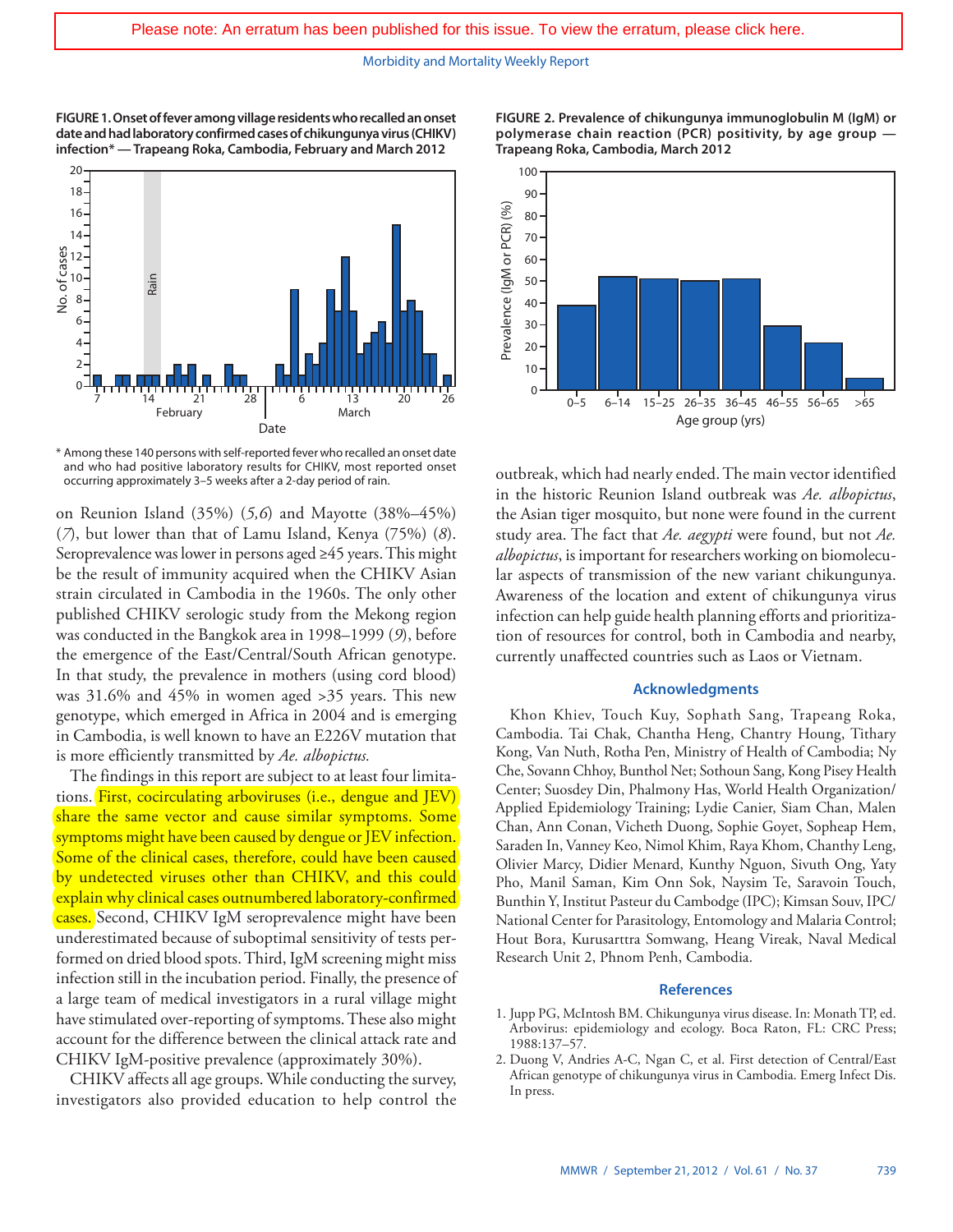- 3. Rossi CA, Ksiazek TG. Enzyme-linked immunosorbent assay (ELISA). In: Lee HW, ed. Manual of hemorrhagic fever renal syndrome and hantavirus pulmonary syndrome. Seoul, Korea: WHO Collaborating Center for Virus Reference and Research (hantaviruses); 1998:87–91.
- 4. Buchy P, Vo VL, Bui KT, et al. Secondary dengue virus type 4 infections in Vietnam. Southeast Asian J Trop Med Public Health 2005;36:178–85.
- 5. Renault P, Solet JL, Sissoko D, et al. A major epidemic of chikungunya virus infection on Reunion Island, France, 2005–2006. Am J Trop Med Hyg 2007;77:727–31.
- 6. Gerardin P, Guernier V, Perrau J, et al. Estimating chikungunya prevalence in La Réunion Island outbreak by serosurveys: two methods for two critical times of the epidemic. BMC Infect Dis 2008;8:99.
- 7. Sissoko D, Ezzedine K, Moendandze A, Giry C, Renault P, Malvy D. Field evaluation of clinical features during chikungunya outbreak in Mayotte, 2005–2006. Trop Med Int Health;15:600–7.
- 8. Sergon K, Njuguna C, Kalani R, et al. Seroprevalence of chikungunya virus (CHIKV) infection on Lamu Island, Kenya, October 2004. Am J Trop Med Hyg 2008;78:333–7.
- 9. Watanaveeradej V, Endy TP, Simasathien S, et al. The study transplacental chikungunya virus antibody kinetics, Thailand. Emerg Infect Dis 2006; 12:1770–2.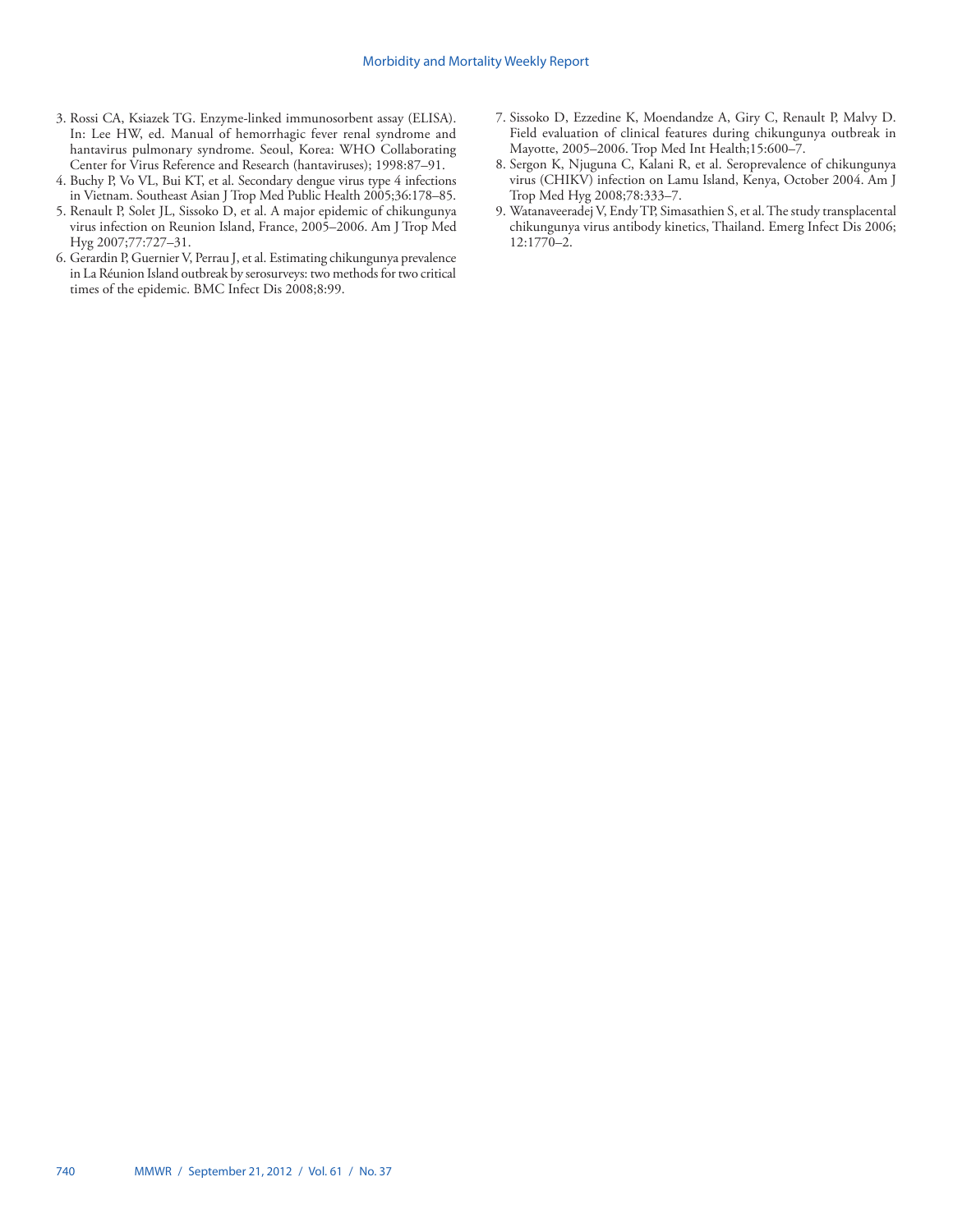# <span id="page-8-0"></span>**Update on Vaccine-Derived Polioviruses — Worldwide, April 2011–June 2012**

In 1988, the World Health Assembly resolved to eradicate poliomyelitis worldwide (*1*). One of the main tools used in polio eradication efforts has been the live, attenuated oral poliovirus vaccine (OPV). This inexpensive vaccine is administered easily by mouth, makes recent recipients resistant to infection by wild polioviruses (WPVs), and provides long-term protection against paralytic disease through durable humoral immunity. Nonetheless, rare cases of vaccine-associated paralytic poliomyelitis can occur both among immunologically normal OPV recipients and their contacts and among persons who are immunodeficient. In addition, vaccine-derived polioviruses (VDPVs) can emerge to cause polio outbreaks in areas with low OPV coverage and can replicate for years in persons who are immunodeficient. This report updates previous surveillance summaries (*2,3*) and describes VDPVs detected worldwide during April 2011–June 2012. In 2011, a new outbreak of circulating VDPVs (cVDPVs) was identified in Yemen; a second VDPV isolate, related to a previously reported VDPV isolate (*2*), signaled an outbreak in Mozambique; and VDPV circulation reemerged in Madagascar. An outbreak that began in Somalia in 2008 continued until December 2011. Outbreaks in Nigeria and the Democratic Republic of the Congo (DRC) identified in 2005 and 2008, respectively, continued in 2012. Niger experienced a new cVDPV importation from Nigeria in 2011. Twelve newly identified persons in six middle-income countries were found to excrete immunodeficiency-associated VDPVs (iVDPVs), and VDPVs were found among healthy persons and environmental samples in 13 countries. To prevent VDPV emergence and spread, all countries should maintain high vaccination coverage against all three poliovirus serotypes; OPV use will be discontinued worldwide once all WPV transmission is interrupted (*4*).

## **Properties of VDPVs**

VDPVs can cause paralytic polio in humans and have the potential for sustained circulation. VDPVs resemble WPVs biologically (*2*) and differ from most vaccine-related poliovirus (VRPV) isolates by having genetic properties consistent with prolonged replication or transmission. VDPVs were first identified by sequence analyses of poliovirus isolates. Because poliovirus genomes evolve at a rate of approximately 1% per year, VRPVs that differ from the corresponding OPV strain by >1% of nucleotide positions (determined by sequencing the genomic region that encodes the major viral surface protein [VP1]) are presumed to have replicated for at least 1 year in one or more persons after administration of an OPV dose and are

VDPVs. One year is substantially longer than the normal period of vaccine virus replication of 4–6 weeks in an OPV recipient.

Three poliovirus serotypes have been identified: types 1, 2, and 3 (PV1, PV2, and PV3). Poliovirus isolates are grouped into three categories, based on the extent of divergence compared with the corresponding OPV strain: 1) VRPVs (<1% divergent [PV1 and PV3] or <0.6% divergent [PV2]); 2) VDPVs (VRPVs >1% divergent [PV1 and PV3] or >0.6% divergent [PV2]); and 3) WPVs (WPV1, WPV2, and WPV3, no genetic evidence of derivation from any vaccine strain) (*2*). VDPVs are further categorized as 1) cVDPVs, when evidence of person-to-person transmission in the community exists; 2) iVDPVs, which are isolated from persons with primary (B-cell) immunodeficiencies (defects in antibody production) who have prolonged VDPV infections; and 3) ambiguous VDPVs (aVDPVs), which are either clinical isolates from persons with no known immunodeficiency or sewage isolates whose source is unknown (*2*).

## **Virologic Testing for VDPVs**

All poliovirus isolates are characterized by laboratories of the Global Polio Laboratory Network (GPLN) (*5*). The original protocol to screen for VDPVs, using a combination of molecular and antigenic methods, has largely been replaced by a real-time reverse transcription–polymerase chain reaction (rRT-PCR) nucleic acid amplification targeted to nucleotide substitutions that occur early in VDPV emergence (*2*). The original rRT-PCR procedure specifically amplified sequences typical of OPV strains; newer methods amplify sequences of potential VDPVs by targeting sequences that typically revert during replication of OPV in the human intestine. The rRT-PCR methods have been transferred to 60 of 146 GPLN laboratories (*5*). Candidate VDPVs following rRT-PCR screening are sequenced routinely in the VP1 region; the complete genome is sequenced if required for higher-resolution analysis.

## **cVDPVs**

The number of countries with indigenous cVDPV circulation remained unchanged at six since the July 2009–June 2011 reporting period (*2*). Outbreaks in Afghanistan, Ethiopia, and India appeared to have stopped; outbreaks in DRC and Somalia continued; a large outbreak in Nigeria abated; new outbreaks were detected in Mozambique and Yemen, and genetic evidence indicated renewed VDPV circulation in Madagascar. Apart from a cVDPV exported from Nigeria into neighboring Niger, no cVDPVs were exported from the countries of emergence. In all but Mozambique, the emerging cVDPVs were PV2 (Figure).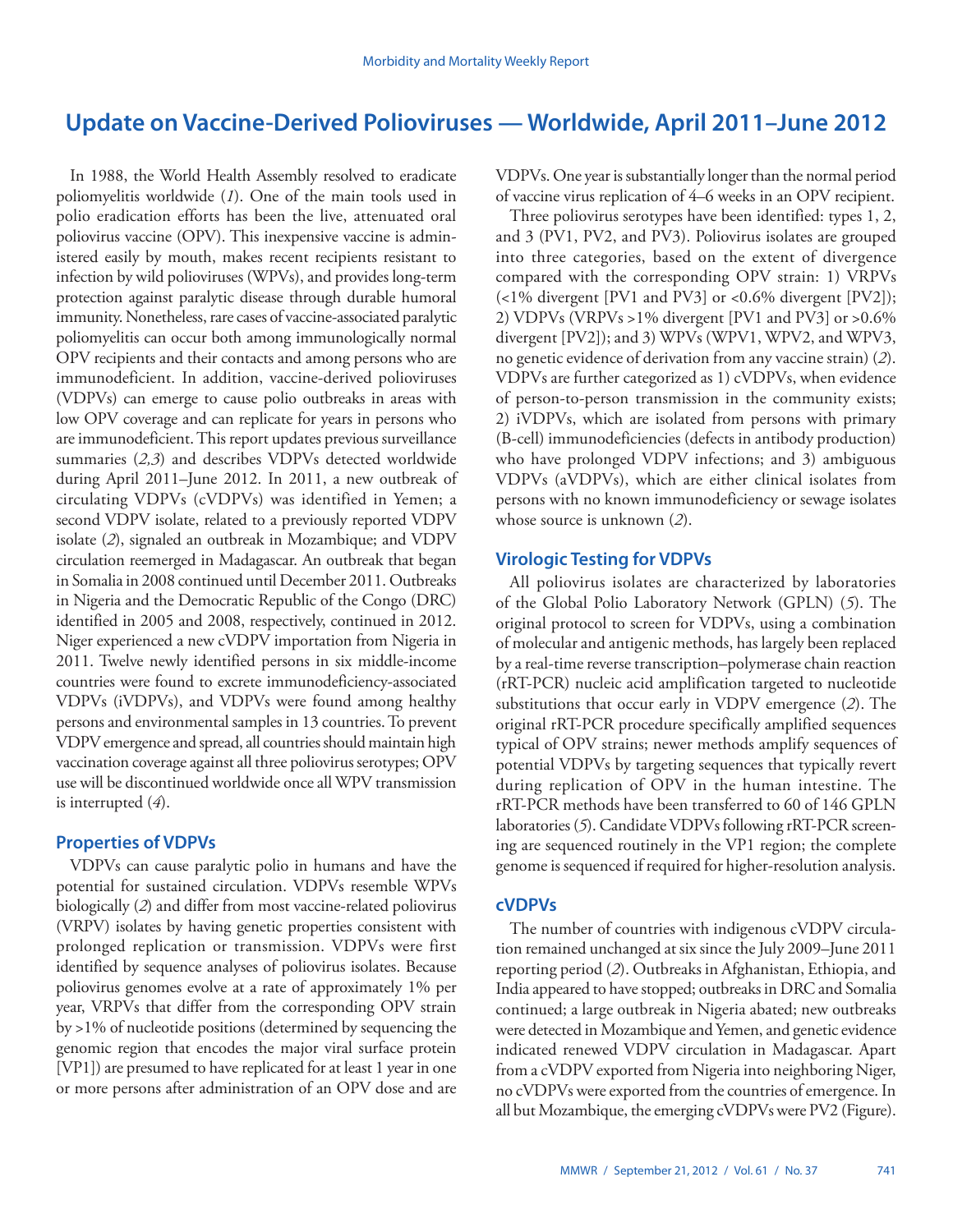

**FIGURE. Vaccine-derived polioviruses (VDPVs) detected worldwide, April 2011–June 2012**

**Abbreviations:** cVDPV = circulating VDPV; iVDPV = immunodeficiency-associated VDPV; aVDPV = ambiguous VDPV; AFP = Acute flaccid paralysis. \* Spread of cVDPVs followed the elimination of the corresponding serotype of indigenous wild poliovirus, but with continued introduction of oral poliovirus vaccine into communities with growing immunity gaps. All of the cVDPV outbreaks were detected first by the laboratory, using sequence data and evolutionary analyses.  $^\dagger$  Circulation was inferred because two isolates from healthy children shared a common VDPV2 ancestor but were genetically divergent.

**DRC.** Circulation of cVDPV2 in DRC continued in 2012, with a total of 64 cases detected since 2008. Since April 2011, 28 cVDPV2 isolates (0.7%–3.5% divergent) from persons with acute flaccid paralysis (AFP) have been detected, all in Katanga Province, where reported OPV coverage was low (*6*). An additional aVDPV2 isolate (0.7% divergent) from an AFP patient was detected in Katanga. As in Nigeria during 2005–2011, multiple independent VDPV2 emergences were identified in DRC.

**Madagascar.** Serial and concurrent emergences of VDPVs were first reported in Madagascar during 2002 (*7*). VDPV surveillance has been enhanced by virologic testing of stools collected from healthy children in southern Madagascar. Two recent genetically related VDPV isolates provide evidence of circulation.

**Mozambique.** A second VDPV isolate (4.3% divergent) related to a previously reported aVDPV isolate (*2*) was identified in a child with AFP, providing evidence of circulation during this reporting period.

**Niger.** One cVDPV2 (5.2% divergent) was isolated from a patient in southern Niger, near the border with Nigeria, with onset of AFP in November 2011. The isolate was closely related to cVDPVs circulating in nearby Kano and Jigawa states, Nigeria. As with the five previous cVDPV2 importations from Nigeria detected since May 2006 (*2*), no secondary cases were found in Niger.

**Nigeria.** Since 2005, a total of 378 AFP cases associated with a cVDPV2 outbreak (0.7%–6.5% divergent) were reported in 11 northern and three north-central states of Nigeria where routine vaccination with trivalent OPV (tOPV) coverage was low (<60%) (*2*). The outbreak peaked (153 cases) in 2009; 27 cases were detected in 2010, and 35 cases were detected in 2011. Only two cases had been detected as of June 2012, but 30 additional genetically distinct cVDPV2 isolates were obtained from environmental samples in the northern states of Kano and Sokoto. The outbreak is associated with approximately 25 independent VDPV2 emergences, at least seven of which led to cVDPV2 transmission (*2*).

**Somalia.** VDPV2 has been detected in Somalia since 2005. During April–December 2011, cVDPV2 (1.0%–3.5% divergent) were isolated from three patients with AFP and 14 contacts in the regions surrounding Mogadishu; all were derived from a single emergence.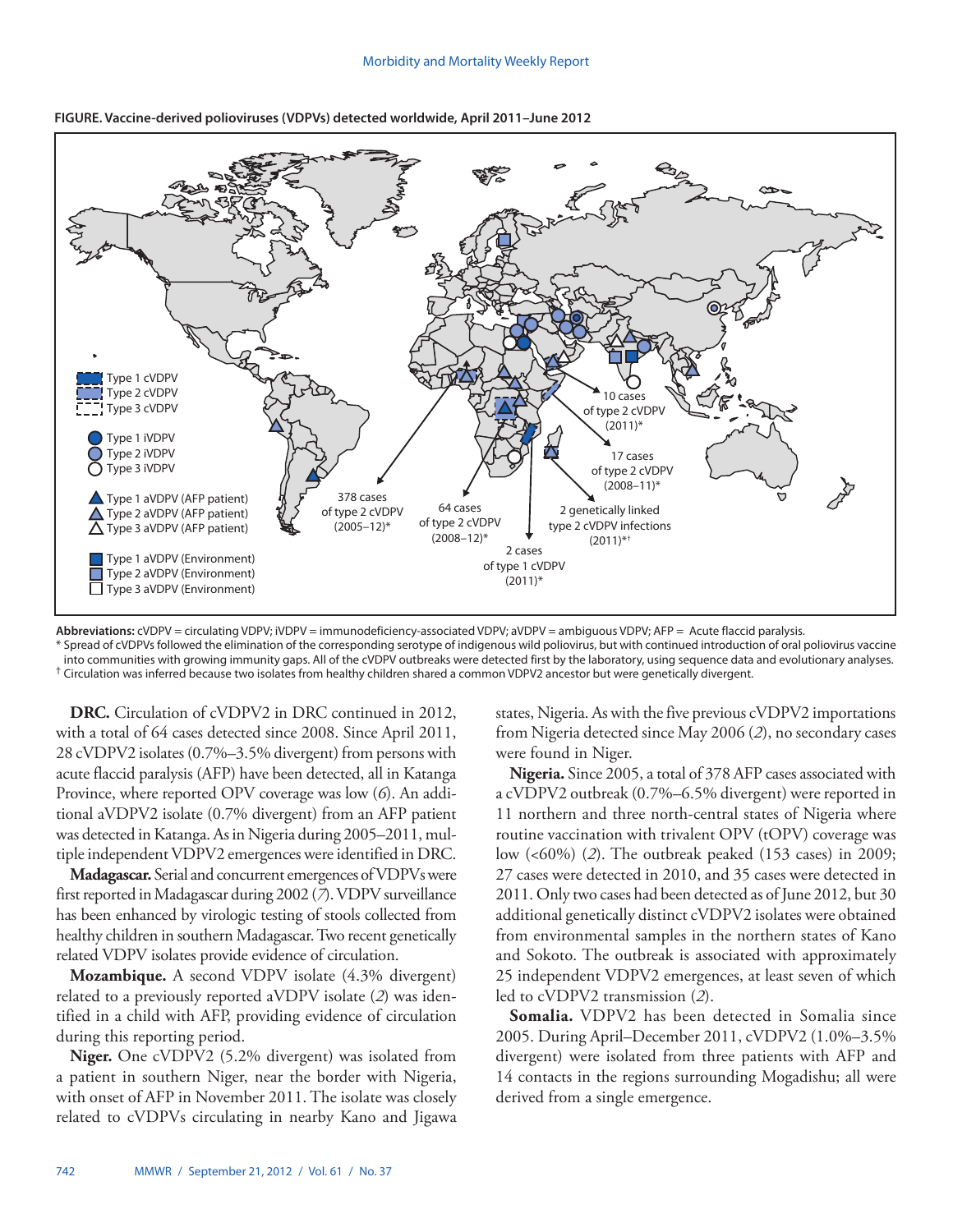#### What is already known on this topic?

Genetically divergent vaccine-derived polioviruses (VDPVs) are detected by poliovirus surveillance and have biological properties indistinguishable from wild polioviruses. High coverage with poliovirus vaccine can eradicate all WPVs and prevent circulating VDPV (cVDPV) outbreaks, but prolonged immunodeficiency-associated VDPV (iVDPV) infections will occur as long as live, attenuated oral poliovirus vaccine (OPV) is used.

#### What is added by this report?

During April 2011–June 2012, although cVDPV outbreaks in three countries appear to have stopped, and the large outbreak in Nigeria has been reduced sharply, outbreaks continued in the Democratic Republic of the Congo and Somalia, and new outbreaks were detected in three countries. Twelve new prolonged iVDPV infections were detected, with increasing numbers found in developing and middle-income countries. Approximately 85% of VDPVs have been type 2.

### What are the implications for public health practice?

Circulation of VDPVs does not present an insurmountable obstacle to polio eradication but instead is a symptom of low poliovirus vaccine coverage. Circulating VDPV outbreaks can be prevented and controlled by high OPV coverage. By contrast, only cessation of OPV use will prevent prolonged iVDPV infections. The World Health Organization has responded to the global VDPV risk by 1) increasing the frequency of trivalent OPV (tOPV) supplemental immunization activities (SIAs) in countries with low routine tOPV coverage, 2) considering a shift to bivalent OPV (type 1 plus type 3) as soon as possible, 3) encouraging the ongoing shift to inactivated poliovirus vaccine, 4) enhancing VDPV surveillance, and 5) encouraging development of antiviral drugs to clear prolonged iVDPV infections.

**Yemen.** During April–October 2011 cVDPV2 (0.6%–1.6% divergent) were isolated from nine patients with AFP and one contact. The outbreak was derived from at least two independent emergences.

## **iVDPVs**

Since the introduction of OPV in 1961, approximately 65 persons with primary immunodeficiencies have been found worldwide to be excreting iVDPVs (indicating prolonged infections); the majority of these immunodeficiencies were detected only after onset of AFP. After implementation of intensified surveillance for VDPVs and special studies of iVDPV excretion among persons with primary immunodeficiencies in developing and middle-income countries, detection of iVDPV infections increased from two during January 2008–June 2009 (*3*), to nine during July 2009–June 2011 (*2*), and to 12 during April 2011–June 2012.

**China.** A girl aged 11 months with common variable immunodeficiency developed AFP in February 2012, following 3 OPV doses. The patient was coinfected with iVDPV2 and iVDPV3.

**Egypt.** Surveillance for VDPVs in Egypt was enhanced during the reporting period by screening of persons with primary immunodeficiencies. An iVDPV1 was isolated from a boy aged 18 months with agammaglobulinemia after onset of AFP in May 2011, an iVDPV3 was isolated from a child aged 21 months with primary immunodeficiency after onset of AFP in April 2011, and a girl aged 3 months with agammaglobulinemia was found to be infected with iVDPV2 in 2011 but did not develop AFP. All three patients died.

**India.** A girl aged 6 months with primary immunodeficiency in West Bengal was infected with iVDPV2.

**Iran.** Iran has maintained sensitive clinical and laboratory surveillance to screen persons with primary immunodeficiencies for poliovirus infections. During April 2011–June 2012, four AFP patients were found to be excreting iVDPVs. A boy aged 6 years with primary immunodeficiency infected with an iVDPV2 developed AFP in May 2011. A boy aged 15 months with primary immunodeficiency and infected with an iVDPV2 developed AFP in June 2011, a boy aged 25 months with primary immunodeficiency who was coinfected with an iVDPV1 and iVDPV2 developed AFP in December 2011, and a boy aged 6 months with primary immunodeficiency and infected with an iVDPV2 developed AFP in March 2012. The last two boys died.

**South Africa.** A boy aged 10 months with agammaglobulinemia and infected with an iVDPV3 developed AFP in September 2011 and subsequently died.

**Sri Lanka.** A girl aged 8 years with common variable immunodeficiency and infected with an iVDPV3 developed AFP in 2011; she remained alive through mid-2012, with a last VDPV-positive specimen collected in March 2012.

**West Bank and Gaza.** A boy aged 1 year with severe combined immunodeficiency who had not developed AFP was found to be infected with an iVDPV2 in 2011. The patient died of immunodeficiency complications in January 2012.

## **aVDPVs**

During April 2011–June 2012, aVDPVs were isolated in 12 countries (Table). The most divergent aVDPVs were continuations of lineages previously detected in sewage samples in Finland and Israel, two countries with high (>90%) polio vaccination coverage. The persons infected with the corresponding aVDPVs have not been identified. Detection of aVDPVs in settings (including local pockets) with low (<60%) polio vaccination coverage might signal cVDPV emergence and potential gaps in surveillance. Some aVDPVs, especially those with limited divergence in areas with high vaccination coverage and in patients with no known immunodeficiency, might represent limited spread of OPV virus or the upper limit of OPV sequence divergence in a single normal vaccine recipient or contact.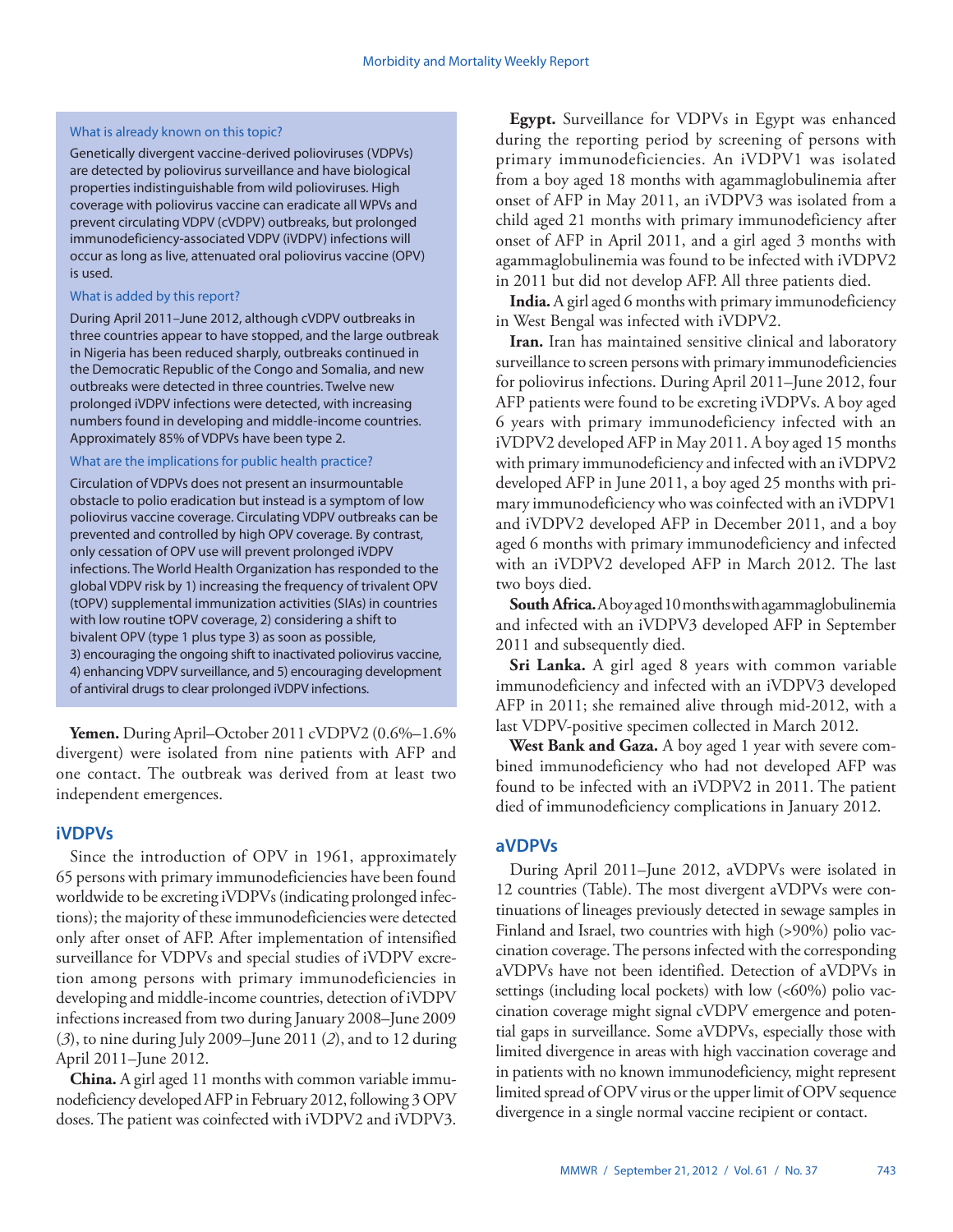## **TABLE. Vaccine-derived polioviruses (VDPVs) detected worldwide, April 2011–June 2012**

|                             |                              |                      | Source<br>(total cases or<br>specimens) $†$ |                     | No. of isolates <sup>§</sup><br>April 2011-June 2012 |                                |                          | VP <sub>1</sub><br>divergence<br>from Sabin | Routine<br>coverage<br>with 3<br>doses of<br>poliovirus | <b>Estimated</b><br>duration of  | <b>Current status</b><br>(date of last<br>outbreak case,<br>last patient<br>isolate, or last |
|-----------------------------|------------------------------|----------------------|---------------------------------------------|---------------------|------------------------------------------------------|--------------------------------|--------------------------|---------------------------------------------|---------------------------------------------------------|----------------------------------|----------------------------------------------------------------------------------------------|
| Category                    | Country                      | Year(s)<br>detected* |                                             |                     |                                                      | Serotype Cases Contacts Source | Non-AFP                  | <b>OPV</b> strain<br>(%)                    | vaccine<br>$(9/6)$ <sup>q</sup>                         | <b>VDPV</b><br>replication**     | environmental<br>sample)                                                                     |
| cVDPV <sup>++</sup>         | DRC <sup>§§</sup>            | 2008-2012            | Outbreak<br>(64 cases)                      | $\overline{2}$      | 28                                                   |                                |                          | $0.7 - 3.5$                                 | 78                                                      | 4 yrs                            | April 4, 2012                                                                                |
|                             | Madagascar <sup>91</sup>     | 2011                 | Circulation<br>(2 specimens)                | $\overline{2}$      |                                                      |                                | $\overline{2}$           | $3.3 - 3.7$                                 | 88                                                      | 3 yrs                            | May 20, 2011                                                                                 |
|                             | Mozambique***                | 2011                 | Outbreak<br>$(2 \text{ cases})$             | $\mathbf{1}$        | 1                                                    |                                |                          | $3.0 - 4.3$                                 | 73                                                      | 4 yrs                            | June 2, 2011                                                                                 |
|                             | Niger <sup>†††</sup>         | 2011                 | Importation                                 | 2                   | $\mathbf{1}$                                         |                                | $\overline{\phantom{0}}$ | 5.2                                         | 44                                                      | $\overbrace{\phantom{12322111}}$ | November 11, 2011                                                                            |
|                             | Nigeria <sup>§§§</sup>       | 2005-2012            | Outbreak<br>(378 cases) 111                 | $\overline{2}$      | 27                                                   | $\mathbf{1}$                   | 23                       | $0.7 - 6.5$                                 | 73                                                      | 7.5 yrs                          | April 8, 2012                                                                                |
|                             | Somalia****                  | 2008-2011            | Outbreak<br>$(17 \text{ cases})$            | $\overline{2}$      | 3                                                    | 5                              |                          | $0.7 - 3.5$                                 | 49                                                      | $3.5$ yrs                        | December 10, 2011                                                                            |
|                             | Yemen                        | 2011                 | Outbreak<br>$(9 \text{ cases})$             | $\overline{2}$      | 9                                                    | $\overline{2}$                 |                          | $0.7 - 1.6$                                 | 81                                                      | $1.5$ yrs                        | October 5, 2011                                                                              |
| iVDPV <sup>††††</sup> China |                              | 2012                 | AFP patient<br><b>CVID</b>                  | $\overline{2}$<br>3 | $\mathbf{1}$                                         |                                |                          | 1.3<br>1.6                                  | 96                                                      | 1 yr<br>1 yr                     | April 9, 2012                                                                                |
|                             | Egypt                        | 2011                 | Non-AFP patient<br>AGG                      | $\overline{2}$      |                                                      |                                | $\mathbf{1}$             | 1.4                                         | 96                                                      | $0.6$ yrs                        | June 3, 2011                                                                                 |
|                             | Egypt                        | 2011                 | AFP patient<br>AGG                          | $\mathbf{1}$        | $\mathbf{1}$                                         |                                |                          | 2.1                                         | 96                                                      | $1.5$ yrs                        | May 2, 2011                                                                                  |
|                             | Egypt                        | 2012                 | AFP patient<br>PID                          | 3                   | $\mathbf{1}$                                         |                                |                          | 4.2                                         | 96                                                      | 2 yrs                            | July 16, 2012                                                                                |
|                             | India                        | 2012                 | AFP                                         | $\overline{2}$      | 1                                                    |                                |                          | $1.2 - 2.2$                                 | 70                                                      | $\sim$ 2 yrs                     | June 2012                                                                                    |
|                             | Iran                         | 2011                 | AFP patient<br><b>PID</b>                   | $\overline{2}$      | $\mathbf{1}$                                         |                                | $\overline{\phantom{0}}$ | 1.4                                         | 99                                                      | $1.5$ yrs                        | May 14, 2011                                                                                 |
|                             | Iran                         | 2011                 | AFP patient<br>PID                          | $\overline{2}$      | $\mathbf{1}$                                         |                                |                          | 2.7                                         | 99                                                      | $2.5$ yrs                        | June 3, 2011                                                                                 |
|                             | Iran                         | 2011                 | AFP patient                                 | $\mathbf{1}$        | $\mathbf{1}$                                         |                                |                          | 2.7                                         | 99                                                      | 3 yrs                            | December 14, 2011                                                                            |
|                             |                              |                      | PID                                         | $\overline{2}$      |                                                      |                                |                          | 3.3                                         |                                                         |                                  |                                                                                              |
|                             | Iran                         | 2012                 | AFP patient<br>PID                          | $\overline{2}$      | $\mathbf{1}$                                         |                                |                          | 1.4                                         | 99                                                      | $1.5$ yrs                        | March 3, 2012                                                                                |
|                             | South Africa                 | 2011                 | AFP patient<br>AGG                          | 3                   | $\mathbf{1}$                                         |                                |                          | 1.9                                         | 73                                                      | 2 yrs                            | September 17, 2011                                                                           |
|                             | Sri Lanka                    | 2011                 | AFP patient<br><b>CVID</b>                  | 3                   | 1                                                    |                                | $\mathbf{1}$             | 1.9                                         | 99                                                      | 2 yrs                            | March 12, 2012                                                                               |
|                             | <b>West Bank</b><br>and Gaza | 2011                 | Non-AFP patient<br>SCID                     | $\overline{2}$      |                                                      |                                | $\mathbf{1}$             | 1.2                                         |                                                         | 1 yr                             | November 9, 2011                                                                             |

See table footnotes on page 745.

**Argentina.** An aVDPV1 was isolated in May 2011 from a paralyzed girl aged 15 months who had received 2 doses of OPV. Final diagnosis was botulism, and the child was no longer excreting VDPV.

**DRC.** An aVDPV1 (0.7% divergent) was isolated from an AFP patient with no known immunodeficiency in December 2011.

**Finland.** A highly divergent aVDPV2 (15.4%) was isolated from sewage samples collected in July 2011. This aVDPV2 isolate was related to aVDPV2 isolates detected during 2008−2011 in sewage samples, and nearly equivalent in divergence to aVDPV1 isolates and aVDPV3 isolates likely derived from a single tOPV dose (*2*).

**India.** In 2011, genetically distinct aVDPV2s (0.7%–1.1% divergent) were isolated from five AFP patients with no known immunodeficiency, and an aVDPV3 (1.5% divergent) was isolated from another AFP patient. In addition, both aVDPV1 (1.2% divergent) and aVDPV2 (0.7%–1.1% divergent) were isolated from sewage samples.

**Israel.** Two genetically distinct groups of highly divergent aVDPV2s had been detected in sewage samples in 1998 (group 1, 15.6%–16.2% divergent) and 2006 (group 2, 10.7%–11.2% divergent) (*2,8*). Group 1 virus was detected in sewage samples in September 2011. Group 2 virus has been not been detected in sewage samples since March 2011.

**Madagascar.** An aVDPV2 (0.7% divergent) genetically distinct from the cVDPV2s described in Madagascar was isolated from an unvaccinated healthy child in southern Madagascar.

**Nigeria.** Two aVDPV2s (0.7%–1.1% divergent) were isolated in November 2011 and May 2012 from two unvaccinated AFP patients in Niger and Edo states, providing evidence of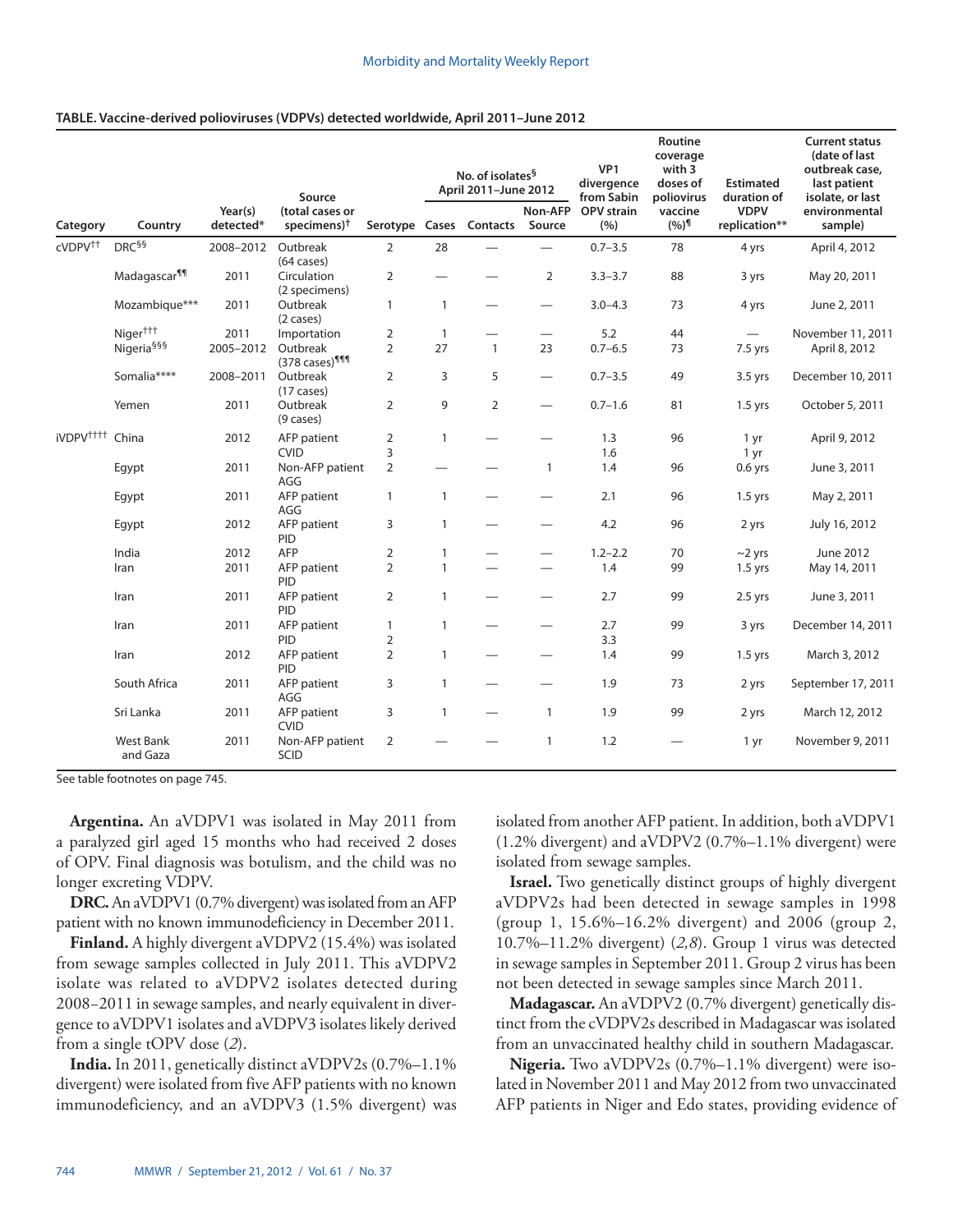|  | TABLE. (Continued) Vaccine-derived polioviruses (VDPVs) detected worldwide, April 2011-June 2012 |  |
|--|--------------------------------------------------------------------------------------------------|--|
|--|--------------------------------------------------------------------------------------------------|--|

|          | Country                 |                      | Source<br>(total cases or<br>specimens) $†$ |                |                | No. of isolates <sup>§</sup><br>April 2011-June 2012 |                   | VP <sub>1</sub><br>divergence<br>from Sabin<br><b>OPV</b> strain<br>(%) | Routine<br>coverage<br>with 3<br>doses of<br>poliovirus<br>vaccine<br>$(%)^{9}$ | <b>Estimated</b><br>duration of<br><b>VDPV</b><br>replication** | <b>Current status</b><br>(date of last)<br>outbreak case,<br>last patient<br>isolate, or last<br>environmental<br>sample) |
|----------|-------------------------|----------------------|---------------------------------------------|----------------|----------------|------------------------------------------------------|-------------------|-------------------------------------------------------------------------|---------------------------------------------------------------------------------|-----------------------------------------------------------------|---------------------------------------------------------------------------------------------------------------------------|
| Category |                         | Year(s)<br>detected* |                                             | Serotype Cases |                | Contacts                                             | Non-AFP<br>Source |                                                                         |                                                                                 |                                                                 |                                                                                                                           |
| aVDPV    | Argentina               | 2011                 | AFP patient                                 |                |                |                                                      |                   | 1.1                                                                     | 95                                                                              | $<$ 1 yr                                                        | May 15, 2011                                                                                                              |
|          | Burundi                 | 2011                 | AFP patient                                 | 2              |                |                                                      |                   | 0.7                                                                     | 94                                                                              | $<$ 1 yr                                                        | December 15, 2011                                                                                                         |
|          | <b>DRC</b>              | 2011                 | AFP patient                                 |                |                |                                                      |                   | 0.7                                                                     | 78                                                                              | $<$ 1 yr                                                        | December 20, 2011                                                                                                         |
|          | Finland <sup>§§§§</sup> | 2008-2011            | Environment                                 | 2              |                |                                                      | 1                 | >11                                                                     | 99 (IPV)                                                                        | $>15$ yrs                                                       | July 25, 2011                                                                                                             |
|          | India                   | 2011                 | AFP patients                                | $\overline{2}$ | 4              |                                                      |                   | $0.7 - 1.1$                                                             | 70                                                                              | $0.5 - 1$ yr                                                    | November 25, 2011                                                                                                         |
|          |                         | 2011                 | AFP patient                                 | 3              |                |                                                      |                   | $1.3 - 1.5$                                                             |                                                                                 | $1 - 1.5$ yr                                                    | October 7, 2011                                                                                                           |
|          |                         | 2011                 | Environment                                 | 2              |                |                                                      | 6                 | $0.7 - 1.1$                                                             |                                                                                 | $0.5 - 1$ yr                                                    | April 2011                                                                                                                |
|          |                         | 2011                 | Environment                                 |                |                |                                                      |                   | 1.2                                                                     |                                                                                 | $\sim$ 1 yr                                                     | April 2011                                                                                                                |
|          |                         | 2012                 | Environment                                 | 2              |                |                                                      | 4                 | $0.7 - 1.1$                                                             |                                                                                 | $0.5 - 1$ yr                                                    | May 2012                                                                                                                  |
|          | Israel <sup>9999</sup>  | 1998-2011            | Environment                                 | 2              |                |                                                      | 8                 | $15.6 - 16.2$                                                           | 94 (IPV)                                                                        | $<$ 15 yrs                                                      | September 20, 2011                                                                                                        |
|          | Madagascar              | 2011                 | Healthy child                               | 2              | —              |                                                      | 1                 | 0.7                                                                     | 88                                                                              | $<$ 1 yr                                                        | May 20, 2011                                                                                                              |
|          | Nigeria                 | 2011-2012            | AFP patient                                 | $\overline{2}$ | $\overline{2}$ |                                                      |                   | $0.7 - 1.1$                                                             | 73                                                                              | $0.5 - 1$ yr                                                    | May 22, 2012                                                                                                              |
|          |                         |                      | Environment                                 | $\overline{2}$ |                |                                                      | $\overline{2}$    | $0.7 - 0.8$                                                             |                                                                                 | $<$ 1 yr                                                        | May 28, 2012                                                                                                              |
|          | Peru                    | 2011                 | AFP patient                                 | 2              |                |                                                      |                   | 2.2                                                                     | 91                                                                              | 2 yrs                                                           | April 11, 2011                                                                                                            |
|          | South Sudan             | 2012                 | AFP patient                                 | $\overline{2}$ |                |                                                      |                   | 1.1                                                                     | 46                                                                              | $\sim$ 1 yr                                                     | February 24, 2012                                                                                                         |
|          | Sudan                   | 2012                 | AFP patient                                 | 2              |                |                                                      |                   | 0.7                                                                     | 93                                                                              | $<$ 1 yr                                                        | April 1, 2012                                                                                                             |
|          | Viet Nam                | 2012                 | AFP patient                                 | $\overline{2}$ |                |                                                      |                   | 0.7                                                                     | 96                                                                              | $<$ 1 yr                                                        | February 14, 2012                                                                                                         |
|          | Yemen                   | 2011                 | AFP patients                                | $\overline{2}$ | $\overline{2}$ |                                                      |                   | $1.0 - 1.1$                                                             | 81                                                                              | $\sim$ 1 yr                                                     | February 2, 2012                                                                                                          |
|          |                         | 2012                 | AFP patient                                 | 3              |                |                                                      |                   | 2.3                                                                     |                                                                                 | 2 yrs                                                           | April 27, 2012                                                                                                            |

**Abbreviations:** cVDPV = circulating VDPV; iVDPV = immunodeficiency-associated VDPV; aVDPV = ambiguous VDPV; OPV = oral poliovirus vaccine; IPV = inactivated poliovirus vaccine; AFP = acute flaccid paralysis; AGG = agammaglobulinemia; CVID = common variable immunodeficiency; DRC = Democratic Republic of the Congo;

PID = primary immunodeficiency; SCID = severe combined immunodeficiency; VP1 = viral protein 1 (the major viral surface protein).<br>\*Total years detected and cumulative totals for previously reported cVDPV outbreaks (Democra

†Outbreaks list total cVDPV cases. Some VDPV case isolates from outbreak periods might be listed as aVDPVs.

§ Total cases for VDPV-positive specimens from AFP cases and total VDPV-positive samples for environmental (sewage) samples.

¶ Based on 2011 data from the World Health Organization (WHO) Vaccine Preventable Diseases Monitoring System (2012 global summary) and WHO-UNICEF coverage estimates, available at http://www.who.int/immunization\_monitoring/en/globalsummary/countryprofileselect.cfm. National data might not reflect weaknesses at subnational levels.

\*\*Duration of cVDPV circulation was estimated from the extent of VP1 nucleotide divergence from the corresponding Sabin OPV strain; duration of replication was estimated from the clinical record by assuming that exposure was from the initial receipt of OPV; duration of a VDPV replication was estimated from sequence data.

†† All cVDPV isolates from DRC, Madagascar, Mozambique, Niger, Nigeria, Somalia, and Yemen were vaccine/nonvaccine recombinants.

<sup>§§</sup> Previously reported outbreak. Additional information available at http://www.cdc.gov/mmwr/preview/mmwrhtml/mm6025a3.htm.<br><sup>¶¶</sup> Circulation was inferred because two isolates from healthy children shared a common VDPV2 a

\*\*\* The first isolate was initially categorized as an aVDPV1. Additional information available at http://www.cdc.gov/mmwr/preview/mmwrhtml/ mm6025a3.htm?s\_cid=mm6025a3\_w. Isolation of a related isolate from a second patient confirmed VDPV1 circulation.

††† Importation from Nigeria.

§§§ Previously reported outbreak. Additional information available at http://www.cdc.gov/mmwr/preview/mmwrhtml/mm6025a3.htm.<br>¶¶¶ Count does not include 29 cases with <10 substitutions in VP1 detected before 2010.

\*\*\*\* Previously reported outbreak. Additional information available at http://www.cdc.gov/mmwr/preview/mmwrhtml/mm6025a3.htm.<br><sup>††††</sup> None of the iVDPV isolates appeared to be vaccine/nonvaccine recombinants.<br><sup>§§§§</sup> Previou

<sup>1111</sup> Previously reported. Additional information available at http://www.cdc.gov/mmwr/preview/mmwrhtml/mm6025a3.htm.

continued cVDPV2 emergence. Two aVDPV2s unrelated to the known cVDPV2s were detected in Sokoto sewage samples in May and June 2012.

**Peru.** An aVDPV2 (2.2% divergent) was isolated from an AFP patient with no known immunodeficiency in April 2011.

**South Sudan.** An aVDPV2 (1.1% divergent) was isolated from an AFP patient in February 2012.

**Sudan.** An aVDPV2 (0.7% divergent) was isolated from an AFP patient in April 2012.

**Yemen.** Two genetically distinct aVDPV2s  $(1.0\% - 1.1\%)$ divergent) were isolated from AFP patients in separate communities in Yemen in September 2011 and February 2012, providing evidence of new cVDPV2 emergences. An aVDPV3 (2.3% divergent) was isolated from an AFP patient in April 2012.

## **Reported by**

*Polio Eradication Dept, World Health Organization, Geneva, Switzerland. Global Polio Laboratory Network. Div of Viral Diseases, National Center for Immunization and Respiratory Diseases; Global Immunization Div, Center for Global Health, CDC. Corresponding contributor: Olen M. Kew, Div of Viral Diseases, National Center for Immunization and Respiratory Diseases, CDC, okew@cdc.gov, 404-639-3940.*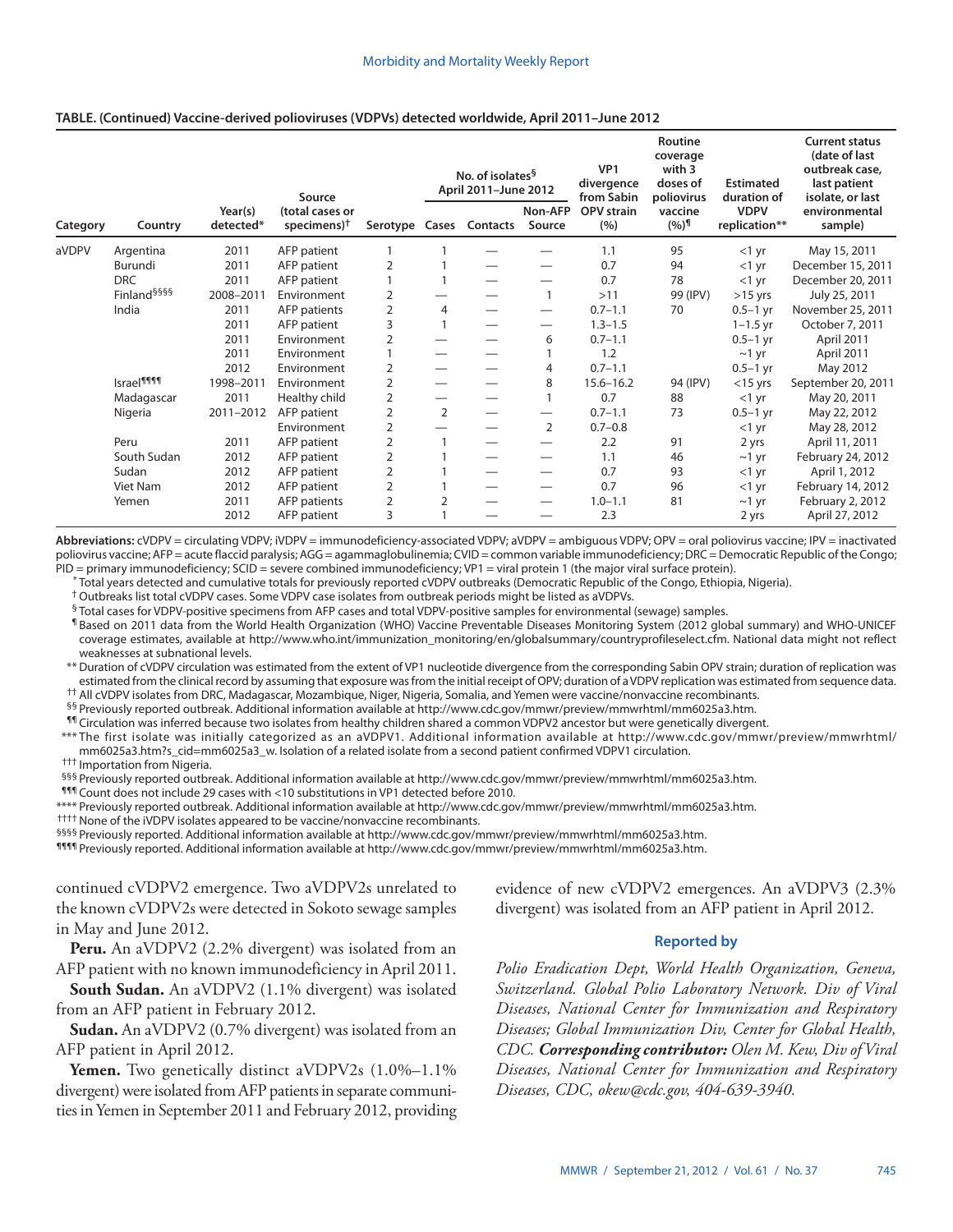## **Editorial Note**

The World Health Organization convened a meeting in May 2012 to review the current understanding of VDPV emergence and transmission. Several key points that were reaffirmed are as follows: 1) the clinical signs and severity of paralysis associated with VDPV and WPV infections are indistinguishable; 2) cVDPVs pose the same public health threat as WPVs and require the same control measures; 3) persons with prolonged iVDPV infections can transmit poliovirus to others, raising the risk for VDPV circulation in settings of low population immunity to the corresponding poliovirus serotype; 4) existing surveillance suggests that prolonged iVDPV excretion is uncommon among persons with primary immunodeficiencies exposed to OPV; 5) the prevalence of long-term iVDPV excretors might be higher than detected by existing surveillance of persons with primary immunodeficiencies, as suggested by the detection of aVDPVs that closely resemble iVDPVs in sewage in Finland, Israel, and other countries with high poliovirus vaccine coverage; and 6) the development of treatment for prolonged iVDPV infections might facilitate detection of and access to those with infections.

Detection of genetically related VDPVs from different persons who are not close contacts, even if none of the infected persons had AFP, is evidence of VDPV circulation and should prompt the same vaccination response as detection of VDPVs in AFP patients or WPV in persons or the environment. Key risk factors for cVDPV emergence and spread are 1) development of immunity gaps arising from low poliovirus vaccine coverage; 2) prior elimination of the corresponding WPV serotype, which also eliminates immunity from natural infection; 3) emphasis on use in supplementary immunization activities (SIAs)\* of monovalent OPV (mOPV) and bivalent OPV (bOPV) types 1 and 3 vaccine formulations, which can lead to immunity gaps to PV2 (*2,9*); and 4) insensitive AFP surveillance. Many of these factors exist in areas of insecurity, such as in parts of Somalia and Yemen. In this context, VDPV2s present the greatest threat for emergence (*2*), and it was emphasized at the meeting that routine immunization

should be strengthened and, for the immediate future, regular SIAs using tOPV (which efficiently closes population immunity gaps when used at high coverage rates) should be conducted.

Since 1999, when the last WPV2 case was identified, all cases of poliomyelitis involving PV2 have been associated with the use of tOPV primarily in the context of low poliovirus vaccine coverage. To prevent emergence and transmission of VDPV2 as progress is made toward WPV eradication, the Strategic Advisory Group of Experts advising the World Health Organization has recommended simultaneous global cessation of tOPV use in both routine vaccination services and SIAs and switching to bOPV as soon as it is safe to do so (*10*). Prerequisites for a switch from tOPV to bOPV include 1) strong evidence of cessation of all cVDPV2 transmission based on certification-standard global poliovirus surveillance, including environmental surveillance, to detect VDPV and WPV infections as a supplement to AFP surveillance in appropriate settings; 2) maintenance of high poliovirus vaccination coverage against all three poliovirus serotypes in all countries; 3) increased use of inactivated poliovirus vaccine to maintain immunity to all three serotypes; and 4) strategic deployment of OPV stockpiles in the event of outbreaks.

- 1. CDC. Progress toward interruption of wild poliovirus transmission worldwide, January 2011–March 2012. MMWR 2012;61:353–7.
- 2. CDC. Update on vaccine-derived polioviruses—worldwide, July 2009– June 2011. MMWR 2011;60:846–50.
- 3. CDC. Update on vaccine-derived polioviruses—worldwide, January 2008–June 2009. MMWR 2009;58:1002–6.
- 4. CDC. Update on vaccine-derived polioviruses. MMWR 2006;55: 1093–7.
- 5. CDC. Tracking progress toward global polio eradication, 2010–2011. MMWR 2012;61:265–9.
- 6. CDC. Progress toward global polio eradication—Africa, 2011. MMWR 2012;61:190–4.
- 7. Rakoto-Andrianarivelo M, Gumede N, Jegouic S, et al. Reemergence of recombinant vaccine-derived poliovirus outbreak in Madagascar. J Infect Dis 2008;197:1427–35.
- 8. Shulman LM, Manor Y, Sofer D, et al. Neurovirulent vaccine-derived polioviruses in sewage from highly immune populations. PLoS One 2006;1:e69.
- 9. Jenkins HE, Aylward RB, Gasasira MB, et al. Implications of a circulating vaccine-derived poliovirus in Nigeria. N Engl J Med 2010;362:2360–9.
- 10. World Health Organization. Meeting of the Strategic Advisory Group of Experts, April 2012—conclusions and recommendations. Wkly Epidemiol Rec 2012;87:201–16.

<sup>\*</sup> SIAs are mass vaccination campaigns conducted in a short period (days to weeks) during which a dose of OPV is administered to all children aged <5 years, regardless of previous vaccination history. Campaigns can be conducted nationally or in portions of a country.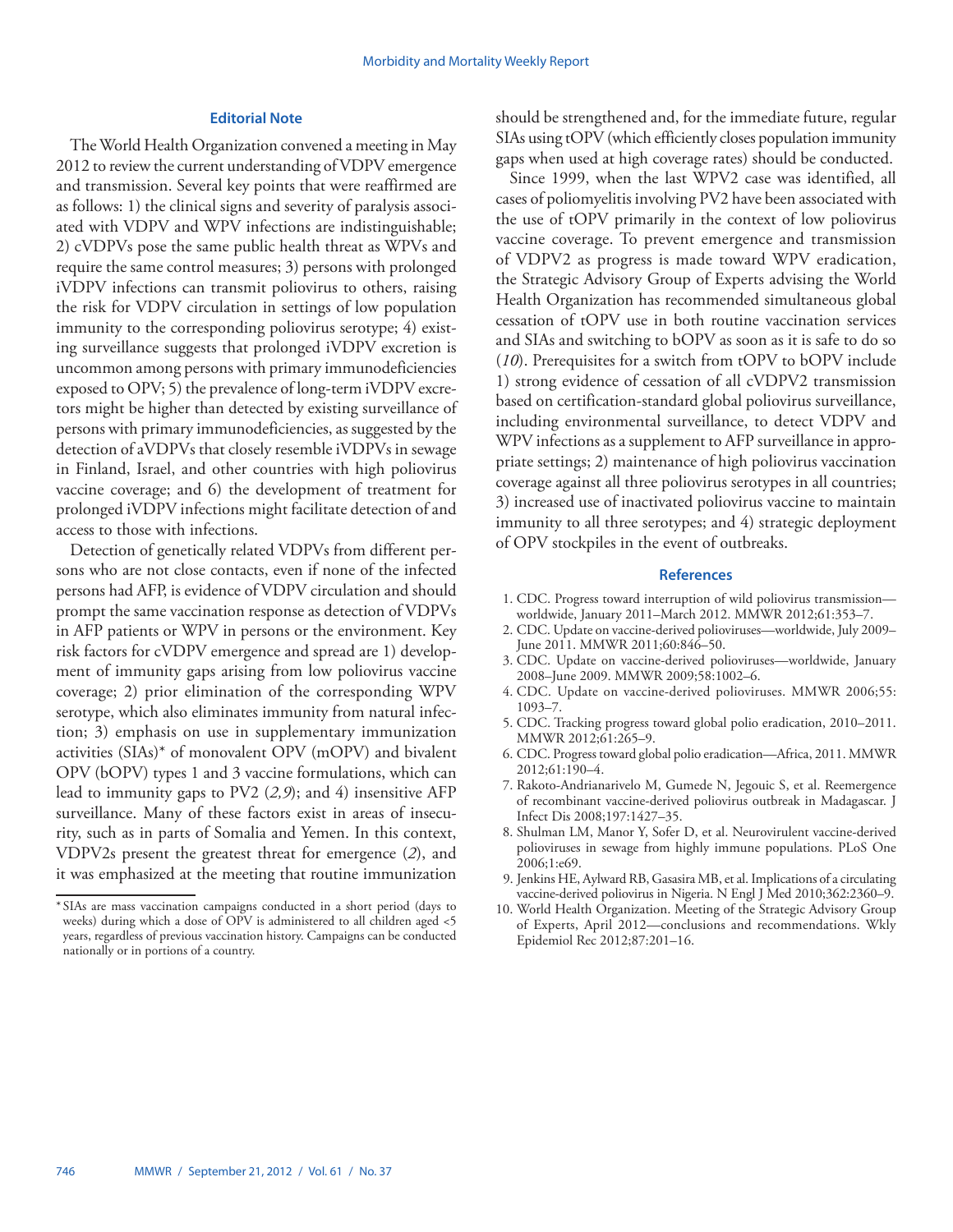## <span id="page-14-0"></span>**Histoplasmosis Outbreak Among Day Camp Attendees — Nebraska, June 2012**

On June 21, 2012, the Douglas County Health Department (DCHD) in Omaha, Nebraska, was notified of an acute respiratory illness cluster among 32 counselors at city-sponsored day camps. Laboratory-confirmed histoplasmosis was diagnosed in one camp counselor. DCHD and the Nebraska Department of Health and Human Services (NDHHS) investigated the extent and source of the outbreak to prevent further infections.

Histoplasmosis is a common fungal infection in the United States (*1*) and is a cause of respiratory illness outbreaks in endemic areas, which include areas in the midwestern states, and particularly the Mississippi and Ohio River valleys (*2*). Illness usually is acquired from inhalation of soil contaminated with bird or bat droppings (*2*); human-to-human transmission does not occur. Symptoms include fever, headache, and respiratory symptoms, although infected persons can remain asymptomatic (*2*). Most patients will recover regardless of treatment, but severe disease can lead to respiratory failure and should be treated; immunocompromised patients are at high risk for developing histoplasmosis that spreads throughout the body (*2*).

All camp counselors and camp attendees' parents were informed of the outbreak. Counselors were requested to complete a questionnaire to report their demographic information, activities, campsite assignments, and symptoms. All camp attendees' parents were administered a separate Internet-based questionnaire regarding their child's week of attendance and symptoms. Campsite assignments were obtained from camp administrators.

Serum and urine samples from all counselors were tested by enzyme immunoassay for *Histoplasma capsulatum* antigen to detect active infection. Parents of all attendees were mailed a letter explaining the symptoms of histoplasmosis, treatment and testing indications, and that testing could be performed free of charge if they desired.

A confirmed case of histoplasmosis was defined as a serum or urine test positive for *H. capsulatum,* regardless of the person's symptoms, at any time after that person's arrival at camp. A suspected case was defined as illness comprising self-reported fever and at least one additional symptom (headache, chest pain, shortness of breath, or cough) in a camp counselor or attendee, beginning ≥3 days after camp arrival during May 21–June 27, 2012, regardless of that person's test results.

Among the 32 counselors, 19 (17 confirmed, two suspected) (59%) had illness meeting the case definition, 11 (34%) were symptomatic with fever and at least one additional symptom, and 10 (31%) sought medical care for their symptoms. No hospitalizations or deaths occurred. Median age of the counselors was 20 years (range: 18–23 years). No specific activities or campsite assignments were associated with illness when confirmed and suspected cases were combined; however, when suspected cases were excluded, digging fire pits was associated with increased risk for illness among persons with confirmed illness (risk ratio  $[RR] = 2.7$ ; Fisher's exact test p-value = 0.01).

Camp activities had occurred in a wooded park with 12 campsites, nine of which were open, dirt-floor shelters with roofs supported by posts. During May 21–May 25, counselors participated in a precamp clean-up week. Activities included raking leaves, cleaning picnic tables, digging fire pits, and moving firewood; counselors did not wear personal protective equipment while cleaning. They reported observing bat guano on picnic tables and dirt floors in two of the shelters. Day camps began on June 4, 2012, each lasting from Monday through Friday. Campers were aged 6–14 years (median: 9 years); each was assigned to one campsite, where activities included cooking on wood-fired grills and eating at picnic tables. Camp activities included nature walks, outdoor games, wilderness skill training, archery, and arts and crafts; all campers participated in these activities, but none participated in high-risk activities (e.g., digging in dirt, digging fire pits, raking leaves, or cleaning campsites).

Of 797 children attending camps, questionnaires were completed on 142 (18%), and laboratory testing was performed on 21 (3%). Laboratory or questionnaire data were obtained for 153 (19%) children, of whom 17 (11.1%) had illness meeting the case definition for histoplasmosis (five confirmed, 12 suspected). A multilevel logistic regression model with a random effect for campsite was used to compare illnesses among 18 children assigned to the two campsites where guano was identified, 32 children assigned to two campsites ≤20 yards from campsites with guano, and 92 children assigned to eight campsites ≥21 yards from campsites with guano (referent group). Compared with the referent group, children assigned to campsites with guano had 2.4 times the odds of illness (95% confidence interval [CI] = 0.5−11.4), and children assigned to campsites ≤20 yards from campsites with guano had 2.2 times the odds of illness (95% CI = 0.5−8.2). A decreasing trend in illness occurred with increasing distance from campsites with guano (Cochran-Armitage test p-value = 0.04).

During a visit by DCHD and NDHHS personnel on June 26, 2012, bat guano was noted on picnic tables and dirt floors at two campsites. At that time, DCHD and NDHHS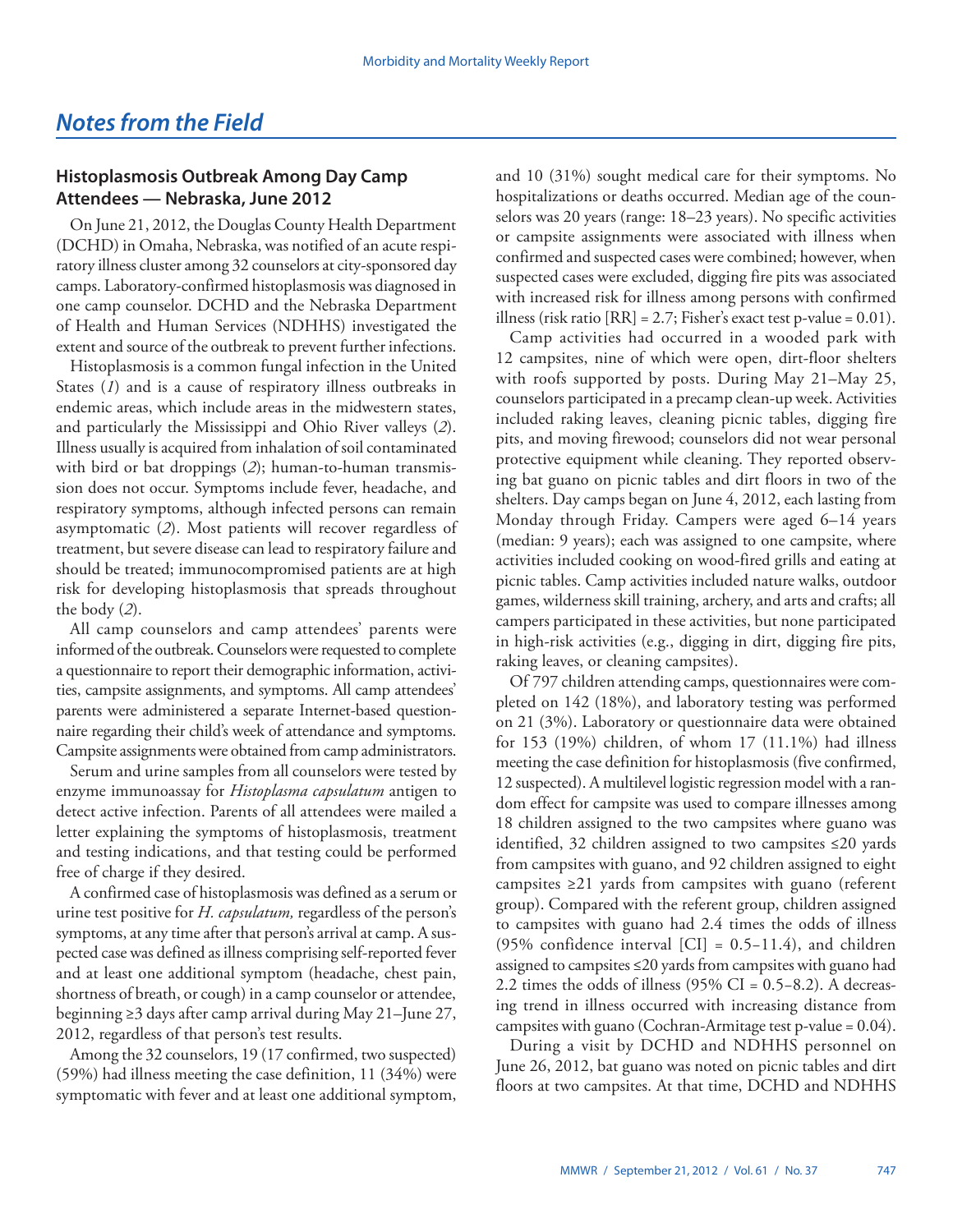recommended closing these campsites, and the areas were fenced off. Soil samples of all campsites, and other areas of the park were obtained for *Histoplasma* testing; results are pending.

The probable infection source in this outbreak was campsite contamination of soil and picnic tables by bat guano, which likely became aerosolized during camp activities or clean-up before camper arrival. No other potential sources of infection were identified. Subsequent to this investigation, the city parks and recreation division relocated the day camp to a different park. The health department provided recommendations to the city's parks and recreation division regarding prevention of bat roosting, procedures for inspecting and identifying potentially contaminated areas, and procedures to mitigate biohazardous sites contaminated with *Histoplasma* (*3*). Persons living in endemic areas should be aware that exposure to aerosolized soil or guano in sites with bird or bat droppings can lead to histoplasmosis, should avoid such exposures, and should seek professional assistance for cleanup efforts.

## **Reported by**

*Anne O'Keefe, MD, Justin Frederick, MPH, Bonnie Harmon, MSN, Douglas County Dept of Health; Tom Safranek, MD, Nebraska Dept of Health and Human Svcs. Bryan F. Buss, DVM, Career Epidemiology Field Officer Program, Office for Public Health Preparedness and Emergency Response. Benjamin J. Park, MD, Div of Foodborne, Waterborne, and Environmental Diseases, National Center for Emerging and Zoonotic Infectious Diseases; Kristin Yeoman, MD, EIS Officer, CDC. Corresponding contributor: Kristin Yeoman, vij6@cdc.gov, 402-471-1376.* 

- 1. Chu JH, Feudtner C, Heydon K, Walsh TJ, Zaoutis TE. Hospitalizations for endemic mycoses: a population-based national study. Clin Infect Dis 2006;42:822–5.
- 2. Kauffman CA. Histoplasmosis: a clinical and laboratory update. Clin Microbiol Rev 2007;20:115–32.
- 3. CDC. Histoplasmosis: protecting workers at risk. Atlanta, GA: US Department of Health and Human Services, CDC; 2004. Available at http://www.cdc.gov/niosh/docs/2005-109. Accessed August 23, 2012.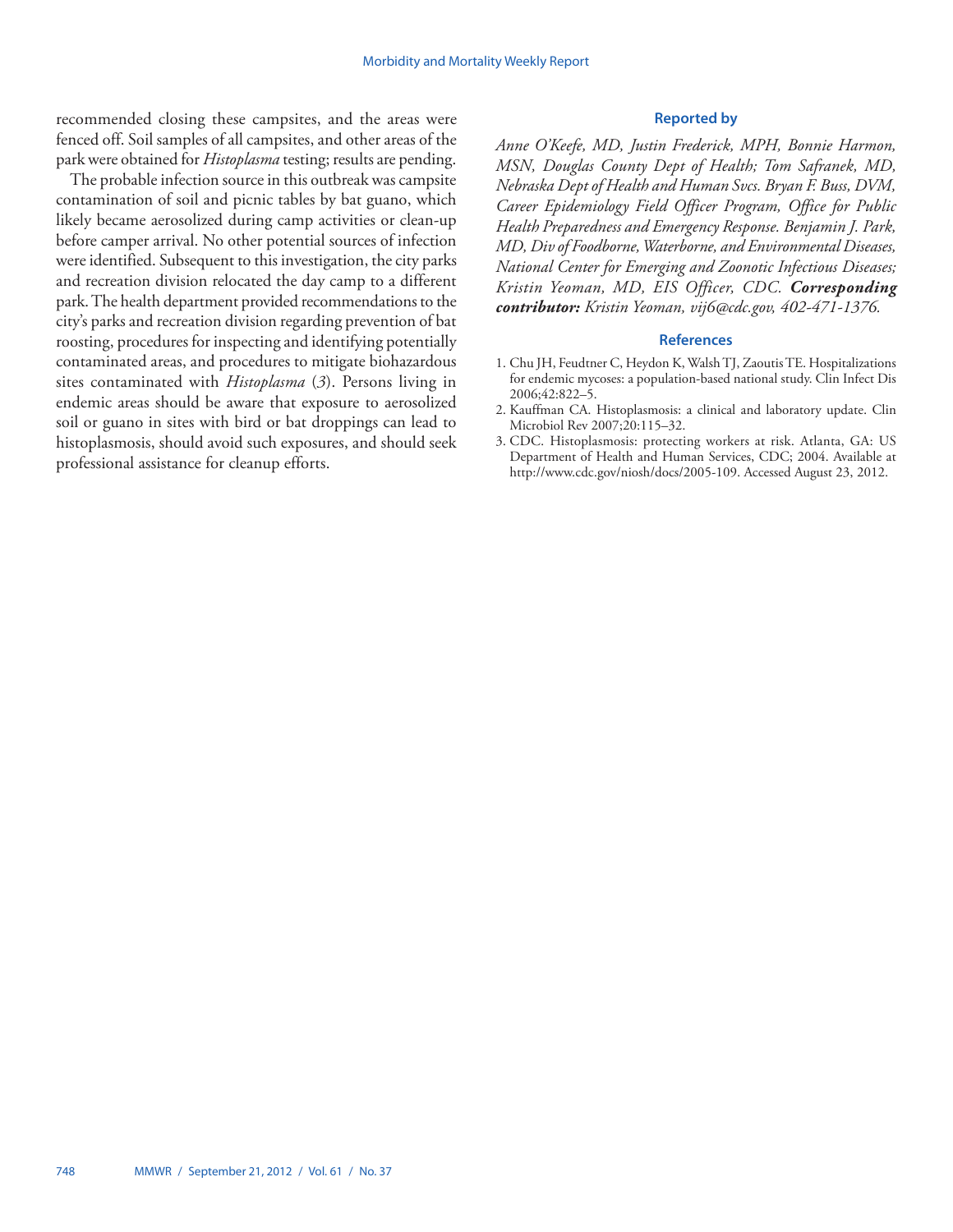## <span id="page-16-0"></span>*Announcement*

## **National Gay Men's HIV/AIDS Awareness Day– September 27, 2012**

National Gay Men's HIV/AIDS Awareness Day is observed each year on September 27 to focus on the continuing effects of the human immunodeficiency virus infection (HIV) and acquired immune deficiency syndrome (AIDS) on gay, bisexual, and other men who have sex with men (MSM) in the United States. By the end of 2009, more than 592,000 MSM were living with HIV infection, 52% of persons living with HIV infection in the United States (*1*).

Although MSM represent approximately 2% of the U.S. population (*2*), in 2009, they accounted for 64% of all new HIV infections (including MSM who also were injection drug users [3% of new infections]). During 2006–2009, the estimated number of new HIV infections among MSM was stable overall, but increased approximately 34% among MSM aged 13–29 years, and approximately 48% in black or African American MSM in that age group. In 2009, approximately 22% of new infections among MSM were among young black or African American MSM, the highest number of new infections among any age or race/ethnicity group of MSM (*3*).

CDC supports a range of efforts to reduce HIV infection among MSM. These include HIV prevention services to reduce the risk for acquiring and transmitting HIV, diagnosis of HIV infection, and linkage of MSM with HIV infection to treatment, including programs designed specifically for young black or African American MSM. Additional information about these efforts is available at http:// www.cdc.gov/hiv/topics/msm. Additional information about National Gay Men's HIV/AIDS Awareness Day is available at http://www.cdc.gov/features/ngmhaad.

- 1. CDC. Monitoring selected national HIV prevention and care objectives by using HIV surveillance data—United States and 6 U.S. dependent areas— 2010. HIV Surveillance Supplemental Report 2012;17(No. 3, part A).
- 2. Purcell DW, Johnson C, Lansky A, et al. Calculating HIV and syphilis rates for risk groups: estimating the national population size of MSM. Presented at the 2010 National STD Prevention Conference, Atlanta, GA; March 10, 2010.
- 3. Prejean J, Song R, Hernandez A, et al. Estimated HIV incidence in the United States, 2006–2009. PLoS ONE 2011; 6(8):1–13.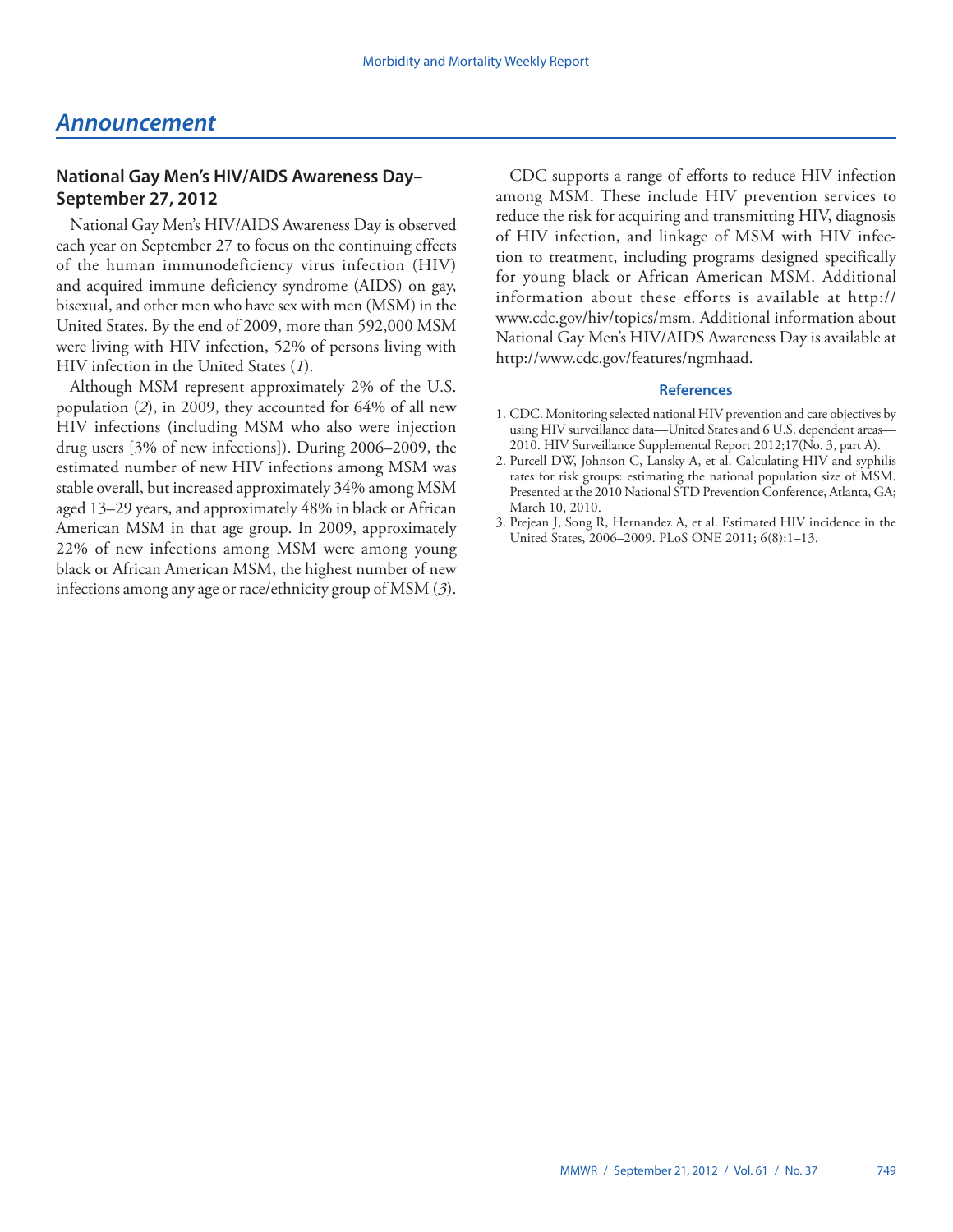## FROM THE NATIONAL CENTER FOR HEALTH STATISTICS

## <span id="page-17-0"></span>**Death Rate\* From Complications of Medical and Surgical Care Among Adults Aged ≥45 Years, by Age Group — United States, 1999–2009**



\* Deaths from complications of medical and surgical care are those coded Y40–Y84 or Y88 in the *International Classification of Diseases, 10th Revision*. Death rates are those with any mention of complications of medical and surgical care on the death certificate.

During 1999–2009, rates of death from complications of medical and surgical care declined among all age groups for persons aged ≥45 years. Deaths per 100,000 population declined 39%, to 71.3 deaths for adults aged ≥85 years; 37%, to 51.4 deaths for those aged 75–84 years; 38%, to 27.9 deaths for adults aged 65–74 years; and 28%, to 8.9 deaths for adults aged 45–64 years rates. The rate of decline among adults aged 45–64 years was lower compared with the rates of decline for all older age groups.

**Source:** CDC. National Vital Statistics System. Available at http://www.cdc.gov/nchs/nvss/mortality\_public\_use\_data.htm. CDC. Health Data Interactive. Available at http://www.cdc.gov/nchs/hdi.htm.

**Reported by:** LaJeana Howie, MPH, lhowie@cdc.gov, 301-458-4611; Kristen D. Jackson.